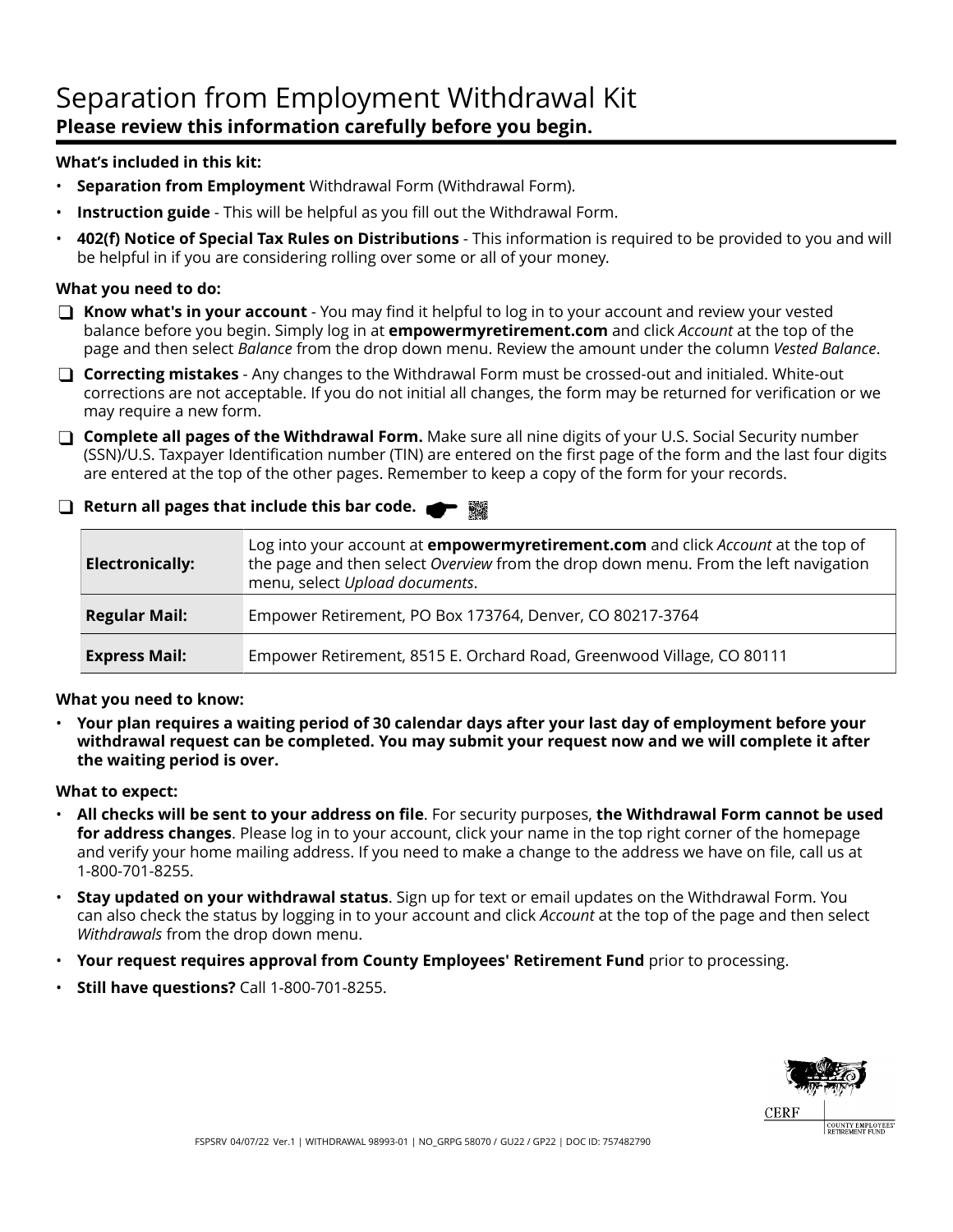## Separation from Employment Withdrawal Form

### **Use this form if you are no longer employed with County Employees' Retirement Fund to request a payment to yourself or a rollover.**

- The enclosed instruction guide will help you as you fill out this form.
- **Read the enclosed notice carefully.** It contains important tax information.
- Questions on this form? Call 1-800-701-8255.

## **Step 1: Your information**

| Print in block letters in black or blue ink. Do not write outside the boxes. All requested personal information<br>is required to be completed. |                                                                                                                                                                                                                                                                                                                            |                                                      |                                                   |  |  |  |  |  |
|-------------------------------------------------------------------------------------------------------------------------------------------------|----------------------------------------------------------------------------------------------------------------------------------------------------------------------------------------------------------------------------------------------------------------------------------------------------------------------------|------------------------------------------------------|---------------------------------------------------|--|--|--|--|--|
| First name                                                                                                                                      | MI                                                                                                                                                                                                                                                                                                                         | Last name (Entire name must match the name on file.) |                                                   |  |  |  |  |  |
|                                                                                                                                                 |                                                                                                                                                                                                                                                                                                                            |                                                      |                                                   |  |  |  |  |  |
| U.S. Social Security number/U.S. Taxpayer                                                                                                       | Date of birth                                                                                                                                                                                                                                                                                                              |                                                      | Account extension                                 |  |  |  |  |  |
| Identification number                                                                                                                           | (mm/dd/yyyy)                                                                                                                                                                                                                                                                                                               |                                                      | (if this applies)                                 |  |  |  |  |  |
|                                                                                                                                                 |                                                                                                                                                                                                                                                                                                                            |                                                      |                                                   |  |  |  |  |  |
| Update me on withdrawal status (optional) by:                                                                                                   |                                                                                                                                                                                                                                                                                                                            |                                                      |                                                   |  |  |  |  |  |
| Text message (area code + number)                                                                                                               |                                                                                                                                                                                                                                                                                                                            |                                                      | You can also check the status of your request at: |  |  |  |  |  |
|                                                                                                                                                 |                                                                                                                                                                                                                                                                                                                            | empowermyretirement.com                              |                                                   |  |  |  |  |  |
| Standard text messaging rates from your mobile carrier may apply.                                                                               |                                                                                                                                                                                                                                                                                                                            |                                                      |                                                   |  |  |  |  |  |
| Email address                                                                                                                                   |                                                                                                                                                                                                                                                                                                                            |                                                      |                                                   |  |  |  |  |  |
|                                                                                                                                                 |                                                                                                                                                                                                                                                                                                                            |                                                      |                                                   |  |  |  |  |  |
| Citizenship - Failure to provide the following information will result in delays.                                                               |                                                                                                                                                                                                                                                                                                                            |                                                      |                                                   |  |  |  |  |  |
| Are you a U.S. citizen or<br>Yes $\Box$                                                                                                         | No <sub>1</sub><br><b>OR</b>                                                                                                                                                                                                                                                                                               |                                                      |                                                   |  |  |  |  |  |
| U.S. resident alien?                                                                                                                            | If no, complete the following information:                                                                                                                                                                                                                                                                                 |                                                      |                                                   |  |  |  |  |  |
|                                                                                                                                                 | Country of legal residence                                                                                                                                                                                                                                                                                                 |                                                      |                                                   |  |  |  |  |  |
|                                                                                                                                                 |                                                                                                                                                                                                                                                                                                                            |                                                      |                                                   |  |  |  |  |  |
|                                                                                                                                                 | You must submit IRS form W-8BEN with your withdrawal request. Download and print form<br>W-8BEN at irs.gov. If the W-8BEN form is not provided or is not filled out correctly, 30% of your<br>withdrawal will be withheld for federal taxes. Refer to the instruction guide for important IRS Form<br>W-8BEN requirements. |                                                      |                                                   |  |  |  |  |  |





FSPSRV 04/07/22 Ver.1 | WITHDRAWAL 98993-01 | NO\_GRPG 58070 / GU22 / GP22 | DOC ID: 757482790 FORM Page 1 of 19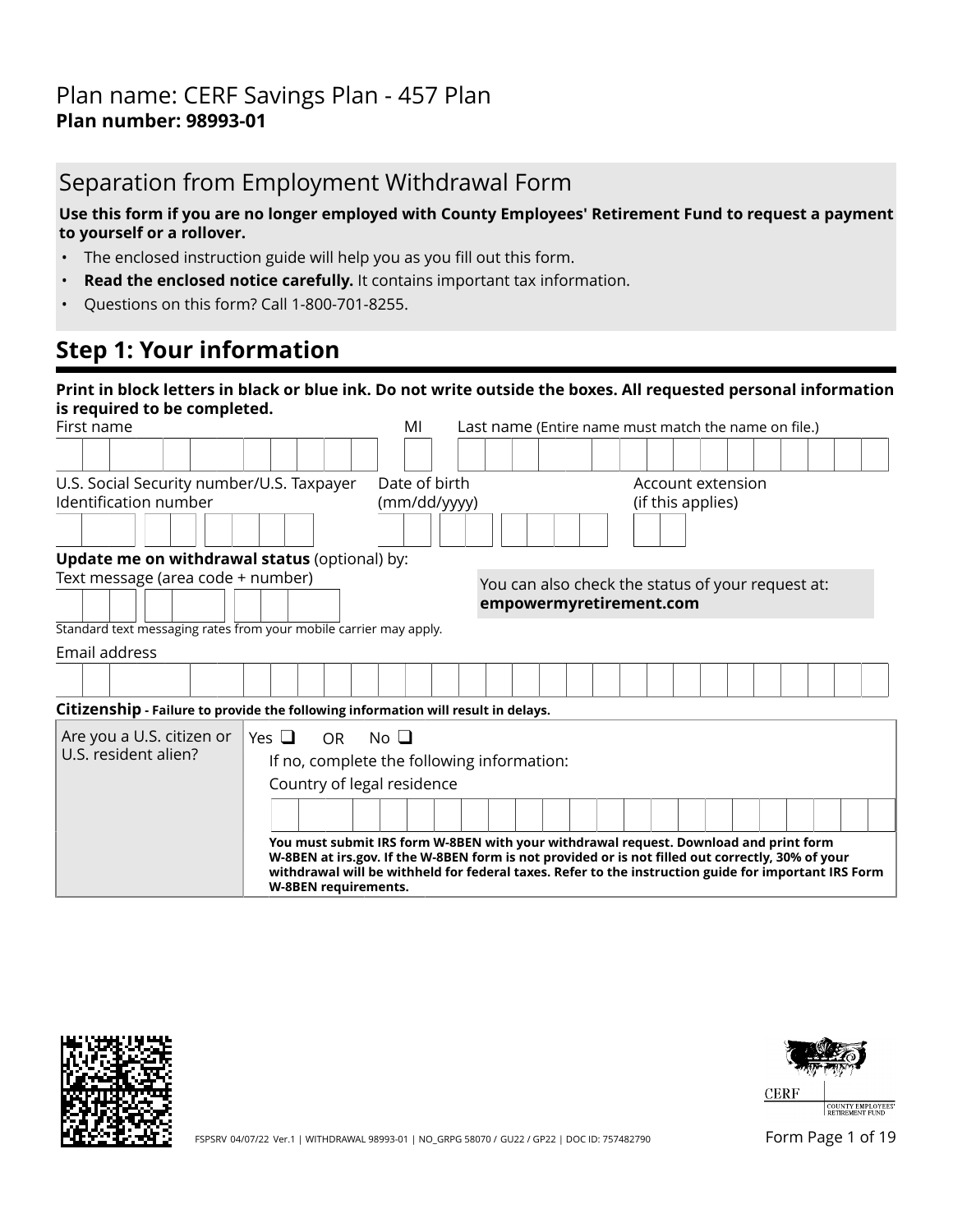

## **Confirm your address**

- Write in the first line of your address.
- **Exclude your city, state and ZIP code.**
- We will use this to confirm that we have your correct address on file.
- If your address is different than what we have on file, **we will not use this address to update your account and your withdrawal may be delayed.**

If you believe that we do not have your correct address or if you need to change your address, call us at 1-800-701-8255 before submitting this form.

### Account address **(include street address with apt/unit # if applicable [exclude city, state and zip code])**

| the contract of the contract of the contract of the contract of the contract of the contract of the contract of |  |  |  |  |  |  |  |  |  |  |  |  |  |  |  |
|-----------------------------------------------------------------------------------------------------------------|--|--|--|--|--|--|--|--|--|--|--|--|--|--|--|

## **Step 2: Account information**

What is your reason for requesting this withdrawal? (Choose only one.)

Retirement

Separation from employment (not retired)

## **Step 3: Withdrawal instructions**

 $\Box$  $\Box$ 

Follow the instruction guide for information on how to complete Step 3.

### **If you are requesting a rollover:**

- $\Box$  Make sure you have opened your new rollover account(s) before you complete this form.
- To establish a new Empower Premier IRA, call 1-877-804-6257. For an Empower Brokerage IRA, call 1-844-644-0112. See the instruction guide for additional details.
- $\Box$  Rollover checks will be made payable to the name of the new IRA company or your new employer's retirement plan.
- $\Box$  Please be sure to include the account number of your new IRA or your new employer's plan.
- **All rollover checks will be mailed to you at the address we have on file.**
- $\Box$  You will be responsible for sending the rollover check to your new account.

| Enter an effective<br>date for your | This date is required if you are requesting a future dated withdrawal within the<br>next 180 days.                               |
|-------------------------------------|----------------------------------------------------------------------------------------------------------------------------------|
| withdrawal:<br>(mm/dd/yyy)          |                                                                                                                                  |
|                                     | If you leave this blank and the rest of your form is in good order, your withdrawal will be<br>processed as quickly as possible. |

**Continue to the next page to make your withdrawal elections.**

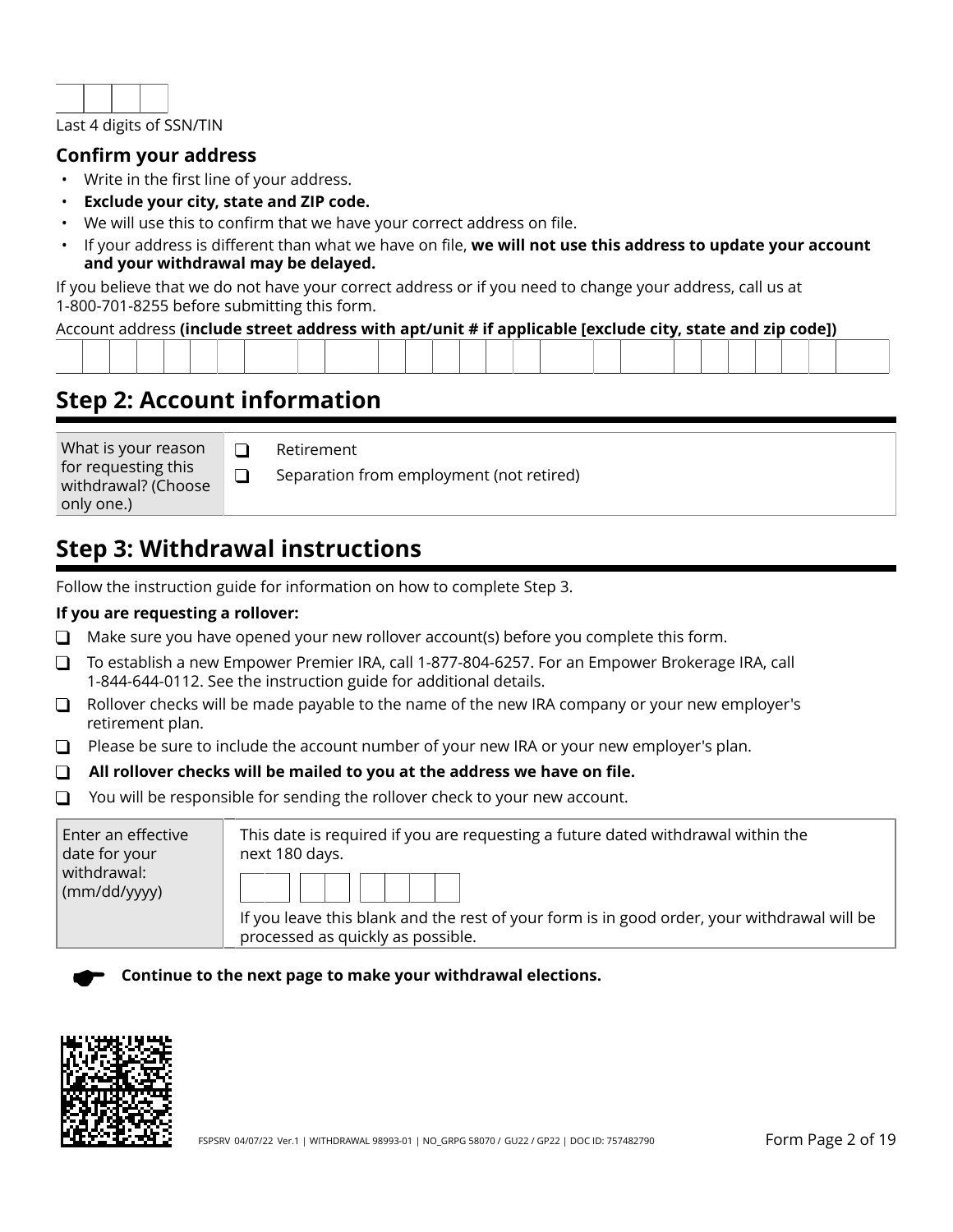

# **Step 3: Withdrawal instructions**

| How would you like to withdraw your money? |                                                                               |  |  |  |
|--------------------------------------------|-------------------------------------------------------------------------------|--|--|--|
| <b>Option A:</b>                           | $\Box$ Pay it to me.                                                          |  |  |  |
| <b>Option B:</b>                           | $\Box$ Roll over funds and save for my retirement.                            |  |  |  |
| Both:                                      | □ Pay some to me and roll over the rest. Complete both Option A and Option B. |  |  |  |

|        |                               | How much of your money do you want paid to you?                                                                                                                                                                                                                            |  |  |  |  |  |  |  |  |  |
|--------|-------------------------------|----------------------------------------------------------------------------------------------------------------------------------------------------------------------------------------------------------------------------------------------------------------------------|--|--|--|--|--|--|--|--|--|
|        | Full<br>withdrawal:           | Pay 100% to me.                                                                                                                                                                                                                                                            |  |  |  |  |  |  |  |  |  |
| Option | <b>Partial</b><br>withdrawal: | $\Box$ Pay a portion to me (choose either a percentage or dollar amount, <b>not both</b> ):<br>Dollar amount<br>Percentage<br>$\frac{0}{0}$<br><b>OR</b><br>\$<br>Exclude rollover money sources. If this box is not selected, rollover money sources will<br>be included. |  |  |  |  |  |  |  |  |  |

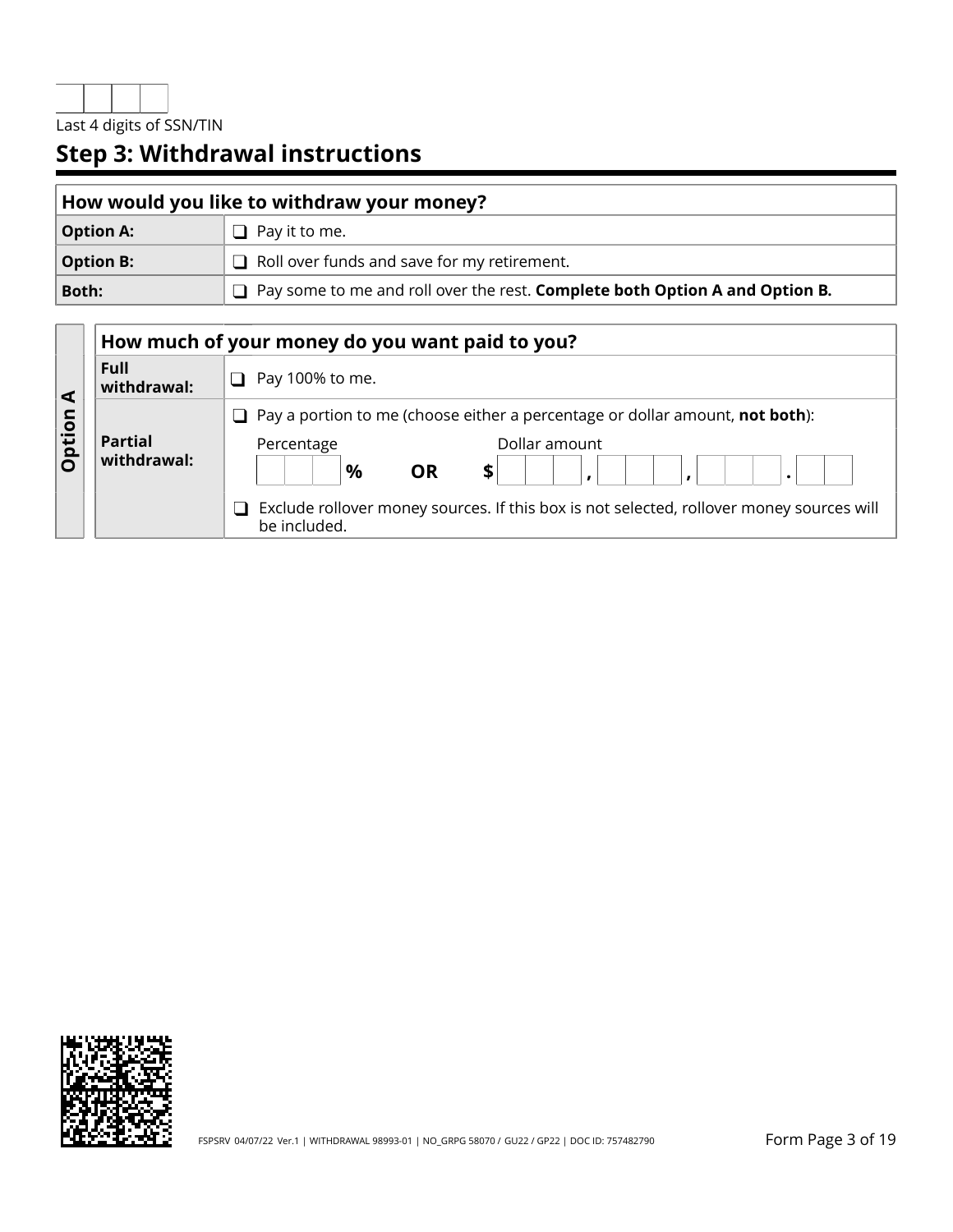Last 4 digits of SSN/TIN

# **Step 3: Withdrawal instructions**

|             | before the rollover is processed.)                   | How much of your money do you want to roll over?<br>(Please note: If you are due a required minimum distribution (RMD), it will be calculated and paid to you                                                                                                                                                                              |
|-------------|------------------------------------------------------|--------------------------------------------------------------------------------------------------------------------------------------------------------------------------------------------------------------------------------------------------------------------------------------------------------------------------------------------|
|             | <b>Full rollover:</b>                                | □ Roll over 100%.                                                                                                                                                                                                                                                                                                                          |
| m<br>Option | <b>Partial</b><br>rollover:                          | $\Box$ Roll over the rest of my withdrawal not paid in Option A.<br>Roll over a portion (choose either a percentage or a dollar amount, not both):<br>$\Box$<br>Dollar amount<br>Percentage<br>$\frac{9}{6}$<br><b>OR</b><br>S<br>Exclude rollover money sources. If this box is not selected, rollover money sources will<br>be included. |
|             |                                                      | Where would you like to roll over your money?                                                                                                                                                                                                                                                                                              |
|             | To an Empower<br><b>Premier IRA:</b><br>(fee waived) | $\Box$ Traditional IRA (enter account number below)                                                                                                                                                                                                                                                                                        |
|             |                                                      | Roth IRA (enter account number below) (A rollover of pretax money to a Roth IRA is<br>a taxable event subject to ordinary taxes.)                                                                                                                                                                                                          |
|             | To an Empower<br><b>Brokerage IRA:</b>               | Traditional IRA (enter account number below)<br>$\Box$<br>X<br>$\mathsf{R}$<br>$\overline{A}$<br>Roth IRA (enter account number below) (A rollover of pretax money to a Roth IRA is<br>ப<br>a taxable event subject to ordinary taxes.)<br>R<br>X<br>A                                                                                     |

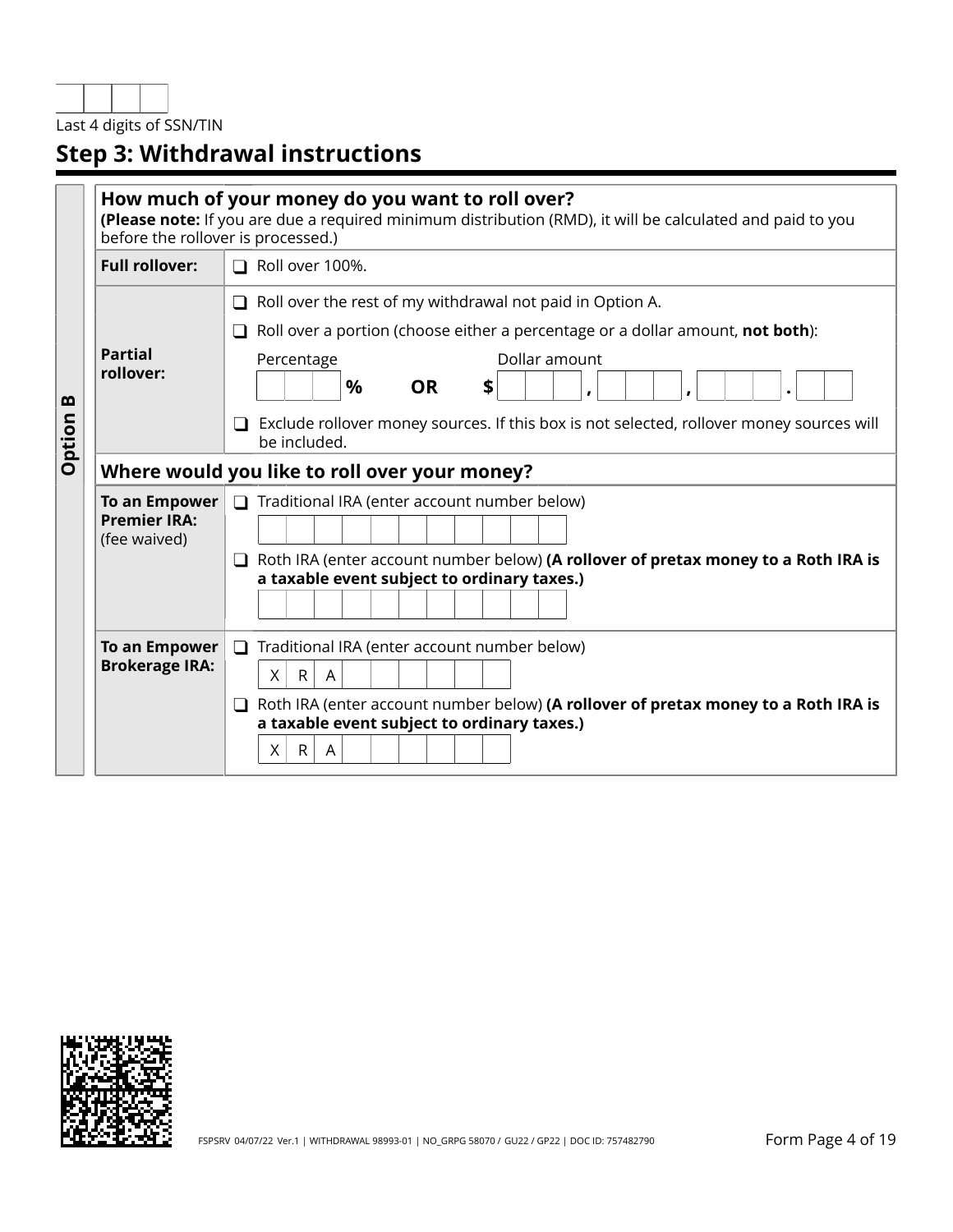

# **Step 3: Withdrawal instructions**

|              | To an account | <b>Traditional IRA</b><br>$\mathbf{I}$                                                               |
|--------------|---------------|------------------------------------------------------------------------------------------------------|
|              | elsewhere:    | Roth IRA (A rollover of pretax money to a Roth IRA is a taxable event subject to<br>ordinary taxes.) |
| (con't)<br>m |               | An employer-sponsored retirement plan                                                                |
|              |               | Name of the IRA company or employer-sponsored retirement plan                                        |
| Option       |               |                                                                                                      |
|              |               | Account number for your new IRA or employer-sponsored retirement plan                                |
|              |               |                                                                                                      |

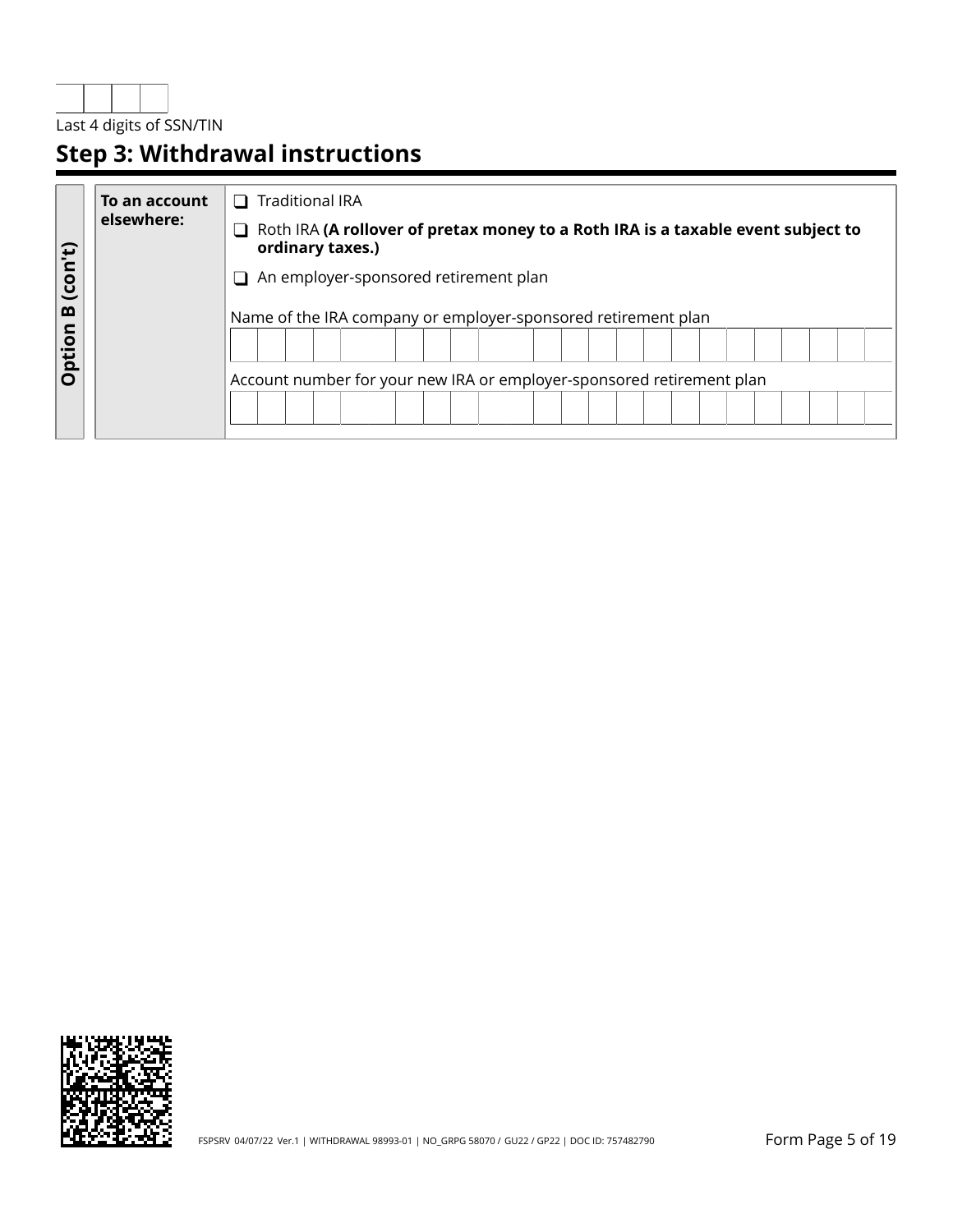

## **Step 4: Tax withholding**

If you choose to have all or a portion of this withdrawal paid to you, we will **automatically withhold 20%** for federal taxes. If a portion of this withdrawal is treated as your required minimum distribution (RMD), we will only withhold **10%** for federal taxes for this portion of your payment. Any state tax withholding is based on your state of residence.

| <b>Federal tax:</b> | We will automatically withhold the amount listed above.<br>☑<br>ADD an <b>EXTRA</b> (choose either a percentage or a dollar amount, <b>not both</b> ):<br>$\sqcup$<br>Dollar amount<br>Percentage<br>%<br><b>OR</b><br>\$                                                                                             |
|---------------------|-----------------------------------------------------------------------------------------------------------------------------------------------------------------------------------------------------------------------------------------------------------------------------------------------------------------------|
|                     | Do not withhold federal taxes on the portion of my payment treated as an RMD.<br>∩                                                                                                                                                                                                                                    |
| <b>State tax:</b>   | Withhold the default amount<br>$\sim$<br>ADD an <b>EXTRA</b> (choose either a percentage or a dollar amount, not both):<br>$\sqcup$<br>Dollar amount<br>Percentage<br>%<br><b>OR</b><br>\$<br>Do not withhold state taxes from my withdrawal.<br>$\Box$<br>have attached the election form for my state, if required. |

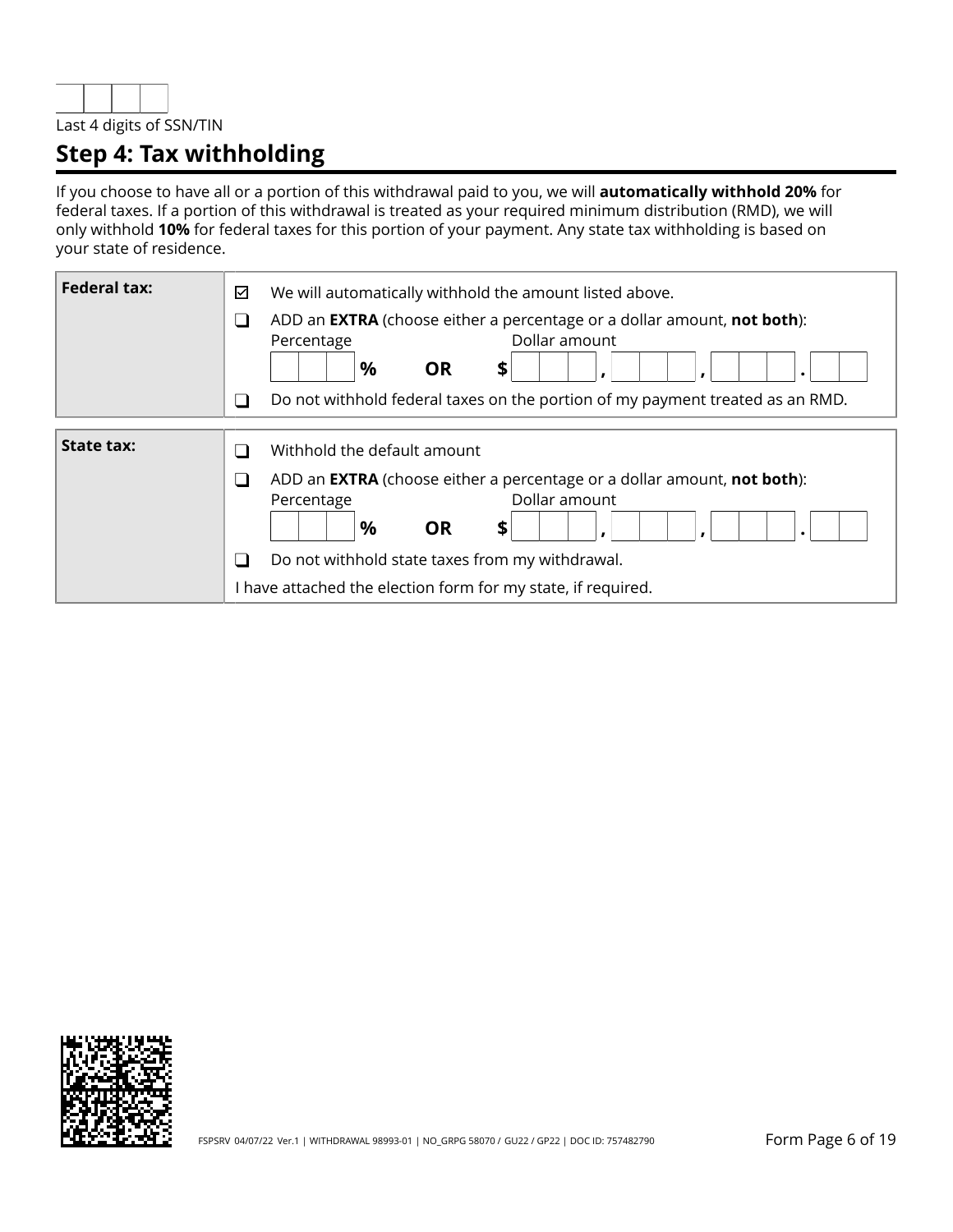

# **Step 5: Delivery options**

| <b>For all amounts</b><br>paid directly to you: | $\Box$   | <b>Regular</b> mail to my address on file. (Free)                                                                                                                                                                                                                                                                                                                     |
|-------------------------------------------------|----------|-----------------------------------------------------------------------------------------------------------------------------------------------------------------------------------------------------------------------------------------------------------------------------------------------------------------------------------------------------------------------|
|                                                 | $\sqcup$ | <b>Express</b> delivery to my address on file. (\$30.00 fee.) Estimated delivery is two to<br>three business days after the withdrawal is completed.                                                                                                                                                                                                                  |
|                                                 | ⊔        | <b>Electronic</b> deposit (ACH) to the bank account on file. (\$15.00 fee.)                                                                                                                                                                                                                                                                                           |
|                                                 |          | Important: If you have more than one bank account on file with us, please<br>provide the account nickname and the last four digits of the account number that you<br>would like to use. For your protection, your ACH banking information must have been<br>previously submitted to us and verified; otherwise, we will send the check(s) to your<br>address on file. |
|                                                 |          | Bank account nickname                                                                                                                                                                                                                                                                                                                                                 |
|                                                 |          | Last four digits of the bank account number                                                                                                                                                                                                                                                                                                                           |
| For all rollover<br>checks:                     | ⊔        | <b>Regular</b> mail to my address on file. (Free) Estimated delivery is up to five business<br>days after the withdrawal is completed.                                                                                                                                                                                                                                |
|                                                 | ⊔        | <b>Express</b> delivery to my address on file. (\$30.00 fee.) Estimated delivery is two to<br>three business days after the withdrawal is completed.                                                                                                                                                                                                                  |

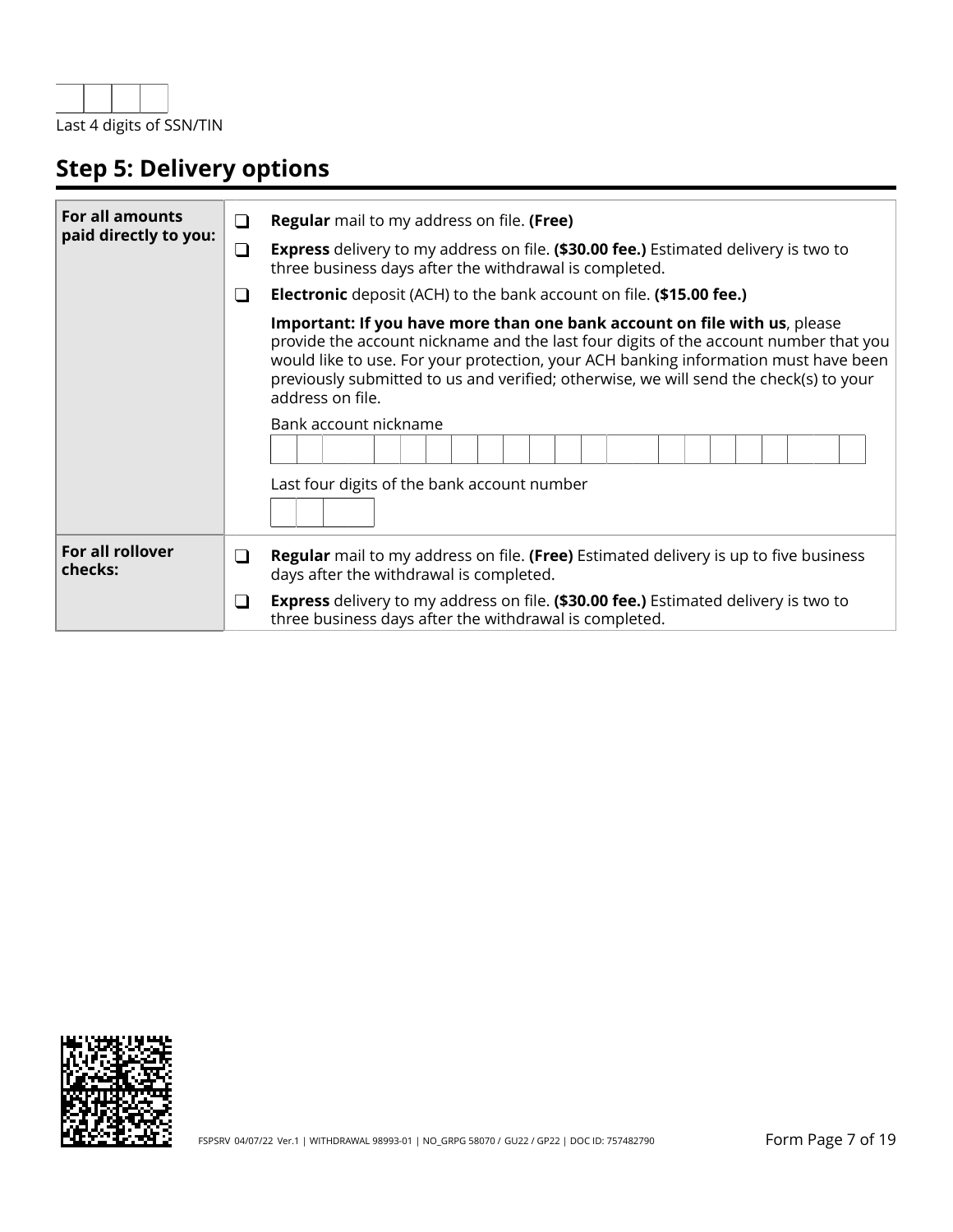

## **Step 6: Signatures and consent**

#### **My consent:**

I understand and agree to all pages of this form, instruction guide and notice(s) and affirm all information is correct. I acknowledge the following:

I understand I have the option to elect an installment payout or annuity option allowed under my plan, and I have elected the withdrawal option listed above.

I request a withdrawal of my account according to my instructions on the form. Once a payment has been completed, it cannot be changed or reversed. I understand that my election(s) on this form are effective for 180 days. If I request a full withdrawal from my account, any residual amounts that may be posted to my account will be paid out in the same manner as I have elected on this form. I consent to any subsequent payment of these residual amounts in accordance with this form.

Under penalty of perjury, I certify that the U.S. Social Security number or U.S. Taxpayer Identification number shown in Step 1 is correct. I am a U.S. person if I marked *Yes* to the *Are you a U.S. citizen or U.S. resident alien?* question in Step 1 of this form.

I understand that the IRS requires me to receive the 402(f) Notice of Special Tax Rules on Distributions, which is included in this packet. I have 30 days after the receipt of this notice to determine if I would like to take a withdrawal. By signing this form, I understand I am taking money out before the 30-day decision period expires, and once a payment has been processed, it cannot be changed or reversed.

#### **Please note:**

We must comply with the regulations and requirements of the Office of Foreign Assets Control, Department of the Treasury (OFAC). As a result, we cannot conduct business with persons in a blocked country or any person designated by OFAC as a specially designated national or blocked person. For more information, please access the U.S. Department of the Treasury website at: home.treasury.gov and enter *OFAC* in the search bar.

This withdrawal request may be subject to an administrative review period prior to processing, and the investments in your account will not be sold until the withdrawal is completed. The review period may take several business days. Your investments may fluctuate with market performance, so you may want to review your account with your advisor prior to making a withdrawal request. If you initiate a fund transfer during the review period, it may delay your withdrawal. If you want to make investment changes prior to withdrawal, please contact us or access your account online.

#### **Any person who presents a false or fraudulent claim is subject to criminal and civil penalties.** My signature Signature date **(Required)**

An original, handwritten signature is required on this form. (mm/dd/yyyy)

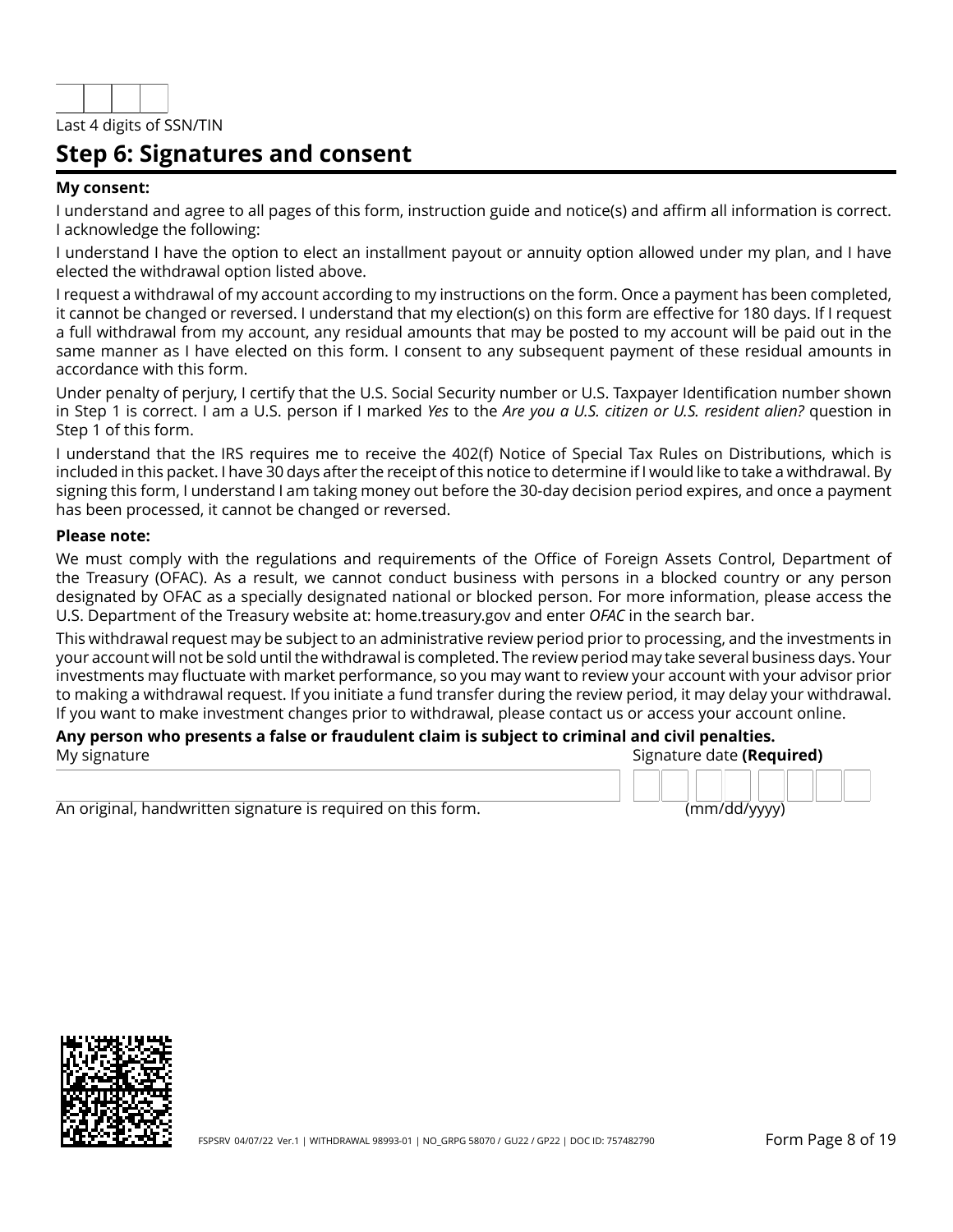## **Verify and send**

## **Make sure to complete each step.**

Did you provide all nine digits of your U.S. Social Security number/U.S. Taxpayer Identification number on the first page and the last four digits on the other pages, answer the citizenship questions and obtain all handwritten signatures? Omitting information will cause delays.

## **Send your request. Return all pages with the bar code.**

| <b>Electronically:</b> | Log into your account at <b>empowermyretirement.com</b> and click <i>Account</i> at the top of<br>the page and then select Overview from the drop down menu. From the left navigation<br>menu, select Upload documents. |
|------------------------|-------------------------------------------------------------------------------------------------------------------------------------------------------------------------------------------------------------------------|
| <b>Regular Mail:</b>   | Empower Retirement, PO Box 173764, Denver, CO 80217-3764                                                                                                                                                                |
| <b>Express Mail:</b>   | Empower Retirement, 8515 E. Orchard Road, Greenwood Village, CO 80111                                                                                                                                                   |

### **What to expect:**

Your form requires approval from County Employees' Retirement Fund. Acquiring the approval(s) may take several business days. Once your form is approved, it can take up to an additional three to five business days for it to be processed, and additional time may be needed for delivery.

### **Contact information:**

Online empowermyretirement.com By phone 1-800-701-8255 weekdays from 6 a.m. to 8 p.m. Mountain time 1-303-737-7249 from outside the U.S. TTY number 1-800-345-1833

**Securities, when presented, are offered and/or distributed by GWFS Equities, Inc., Member FINRA/SIPC**. GWFS is an affiliate of Empower Retirement, LLC; Great-West Funds, Inc.; and registered investment adviser, Advised Assets Group, LLC. This material is for informational purposes only and is not intended to provide investment, legal or tax recommendations or advice.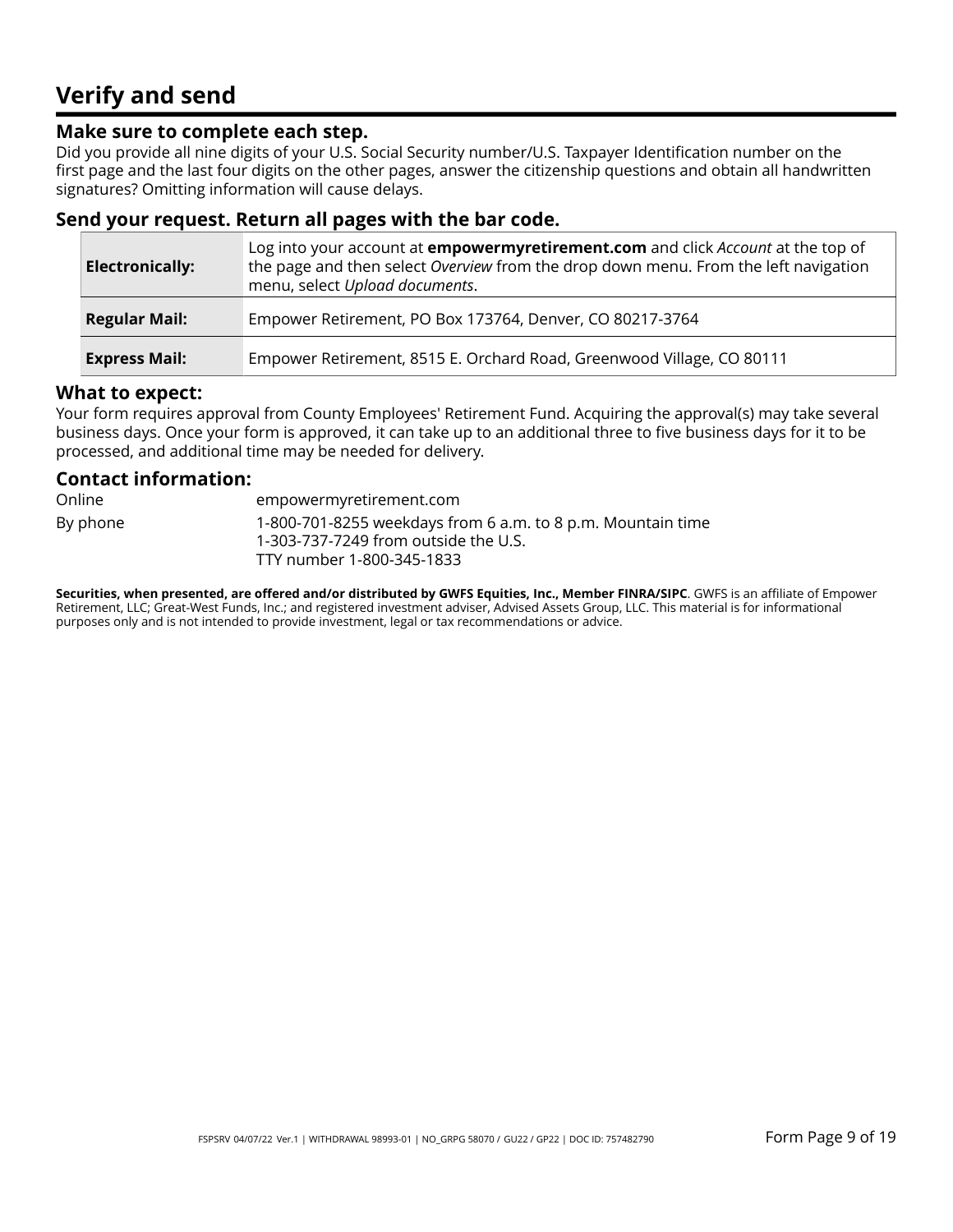# **INSTRUCTION GUIDE**

This instruction guide provides important information and tips to help you complete the Withdrawal Form. The sections of the instruction guide match the sections of the Withdrawal Form.

## **Please read it carefully and follow along as you complete the Withdrawal Form.**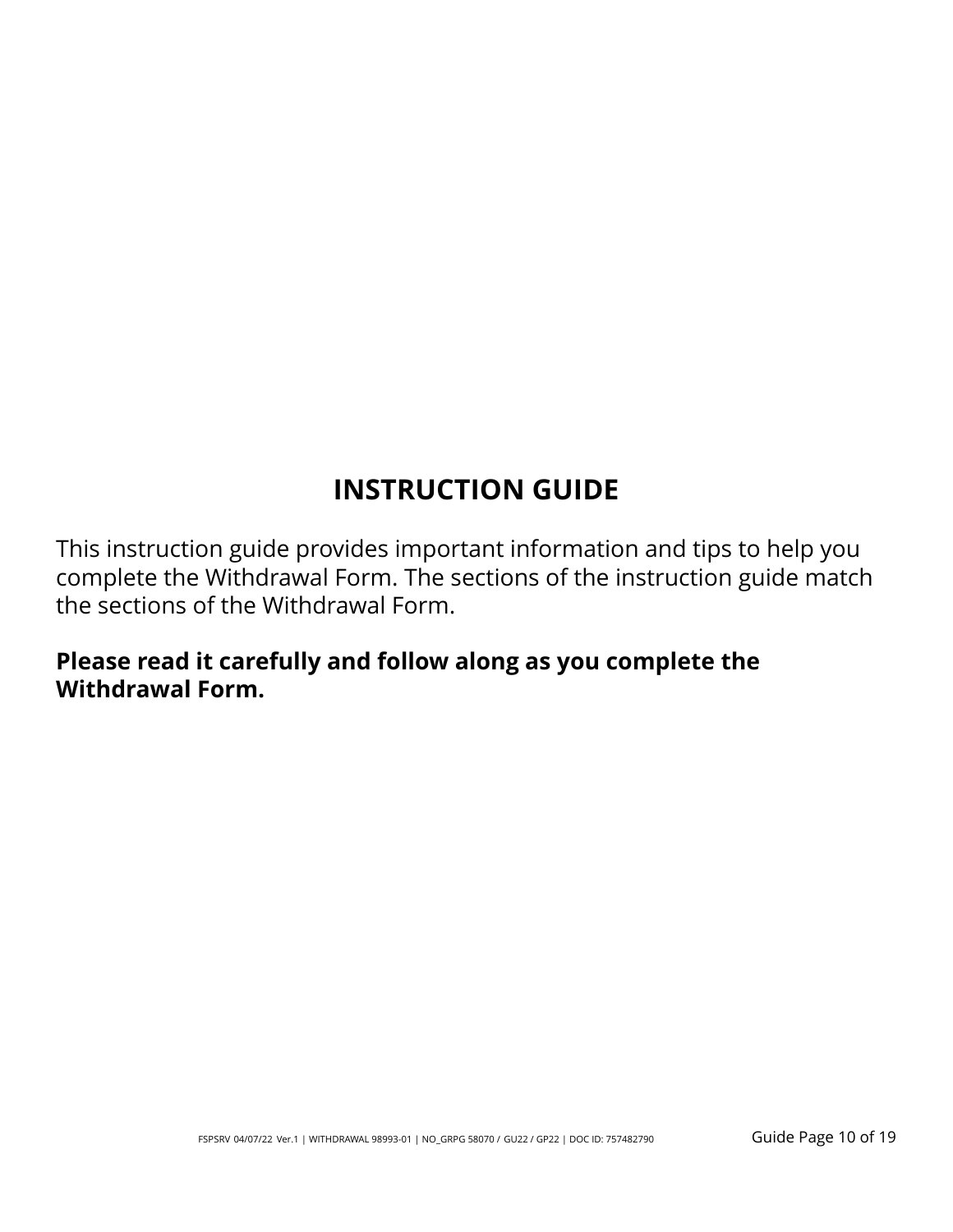## **Step 1: Your information**

## Quick tips:

- **Include full U.S. Social Security number/U.S. Taxpayer Identification number.**
- **Confirm your address.**
- **Attach IRS Form W-8BEN, if applicable.**

### **U.S. Social Security number/U.S. Taxpayer Identification number**

It's important that you provide your complete and correct U.S. Social Security number/U.S. Taxpayer Identification number for accurate tax reporting and verification.

#### **Account extension**

You will only have an account extension if you have multiple accounts on our platform. If you have an account extension, it can be found on your statement.

#### **Updates on this request**

We will keep you updated on the status of this withdrawal if you provide us your mobile number or your email address. By providing your mobile number and/or email address, you are consenting to receive text messages, emails, or both related to this request.

#### **Are you a non-resident alien?**

If so, we will withhold taxes at a rate of 30% unless your country of residence has entered into a tax treaty with the U.S. that provides for a reduced withholding rate or an exemption from withholding. To claim this treaty rate, you must complete and attach IRS Form W-8BEN. You can download this form by accessing irs.gov, clicking *Forms & Instructions* at the top of the page, and typing "W-8BEN" in the search bar.

### **Use the tips below to make sure your W-8BEN form is received in good order.**

- To receive the treaty rate, the country must be listed on the IRS website as having a treaty benefit.
- Your name and country of citizenship must be spelled out and the country cannot be the United States of America.
- Your address cannot be a P.O. Box.
- You must provide a valid date of birth.
- Your form must be signed and dated.
- Your foreign tax identifying number cannot match your U.S. Social Security number or U.S. Taxpayer Identification number.
- All countries listed on the form must match.

### **Confirm your address**

For your security, **your address on the Withdrawal Form must match the address we have on file**. Address information must be on file for at least 15 days. If you need to make a change to the address we have on file, call us at 1-800-701-8255.

## **Step 2: Account information**

## Quick tips:

• **Choose one reason for your withdrawal.**

### **Reason for your withdrawal**

You may only select one reason for your request. If you select more than one withdrawal reason, your request will be returned for further clarification.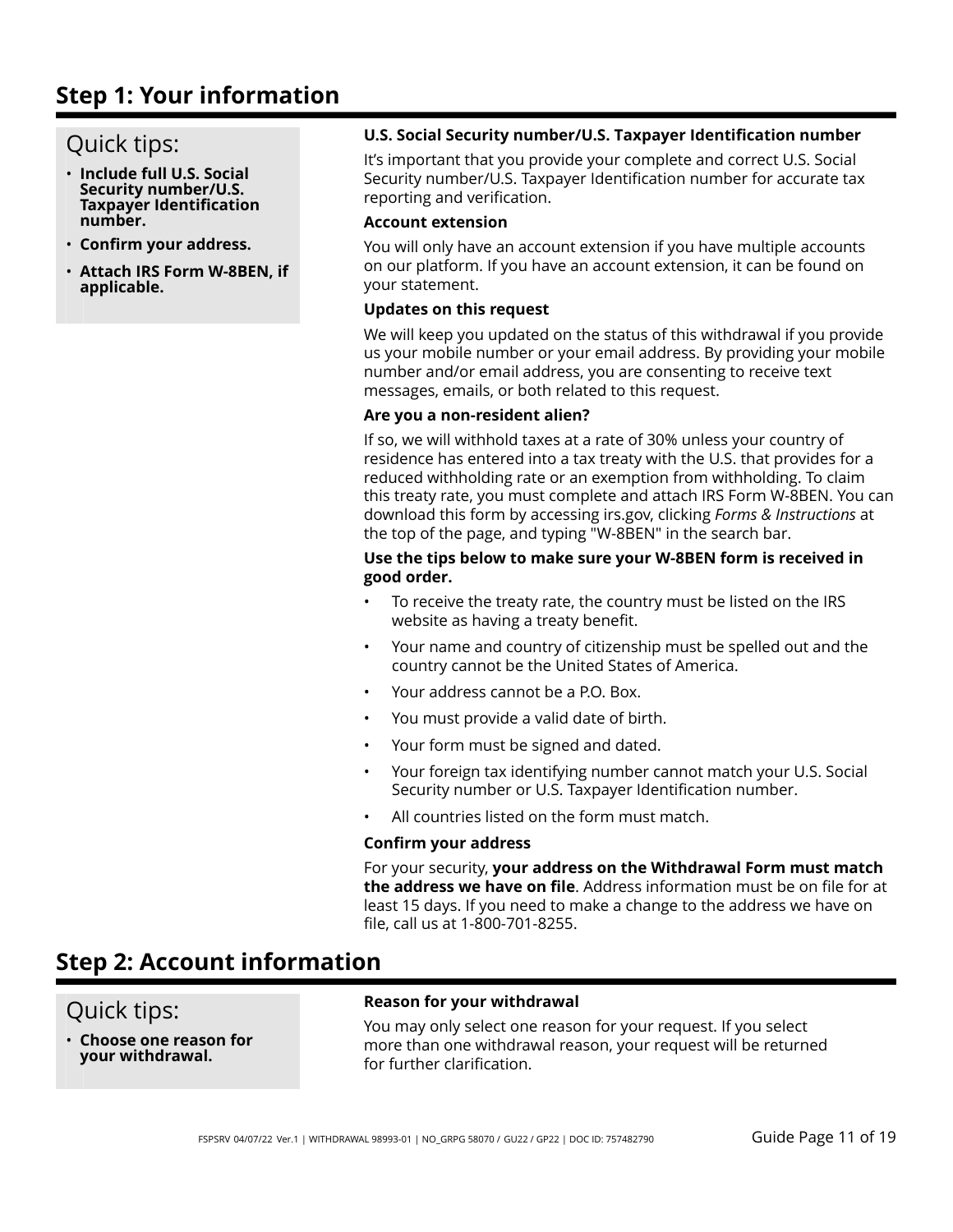## **Step 3: Withdrawal instructions**

## Quick tips:

- **Review your vested account balances.**
- **Decide how much you want to withdraw.**
- **Decide how you would like it paid.**
- **Review your rollover options.**
- **Rollover checks are made payable to the new IRA company or new retirement plan.**
- **Rollover checks are mailed to you.**
- **Rollover amounts cannot be sent electronically.**

This is the longest section of the form. You will need to decide how much you want to withdraw and how you would like to have it paid.

### **How will the withdrawal be paid?**

You will need to decide whether you want to have your withdrawal:

- Paid directly to you, or
- Rolled over to continue to save for retirement.

You can do both and have a portion paid to you and roll over the rest.

#### **Choosing an amount to pay to yourself**

You can choose to withdraw:

- Your entire account balance.
- A specific percentage of your account or a specific dollar amount. **Do not enter both.** If your account balance is less than the dollar amount you requested, 100% will be distributed.

### **Choosing an amount to roll over**

You can choose to roll over:

- Your entire account balance.
- The remaining amount that is not paid directly to you.
- A specific percentage of your account or a specific dollar amount. **Do not enter both.** If your account balance is less than the dollar amount you requested, 100% will be distributed.

#### **What types of rollovers are allowed?**

- Funds can be rolled over to an eligible retirement plan (401(a), 401(k), 403(b)) or a Traditional IRA. You can also roll over this money to a Roth IRA. However, if you choose to roll over this money to a Roth IRA, **these amounts will become subject to federal and state tax withholding. We will not withhold the taxes and you will be responsible for making the tax payments when you file your tax return.** The taxable withdrawal will be reported on IRS Form 1099-R.
- *Pretax funds* may also be rolled into a governmental 457(b) plan.

#### **Who will your rollover check be made payable to?**

Your rollover check will be made payable to either the IRA company that you choose or the name of the employer-sponsored retirement plan that you choose. We will include a notation on the check that this rollover is *For Your Benefit.*

#### **Will your rollover be automatically sent to the new account?**

In most cases, no. For security purposes and to prevent fraud on your account, your rollover check will be mailed to you at the address we have on file. **Please confirm that we have your correct address before you complete this form**. You will be responsible for forwarding the rollover payment to the new IRA provider or new employer plan in a timely manner. Rollover amounts cannot be sent electronically.

This Withdrawal Form is only used to make the withdrawal from your account with us. **Please contact your new IRA provider or**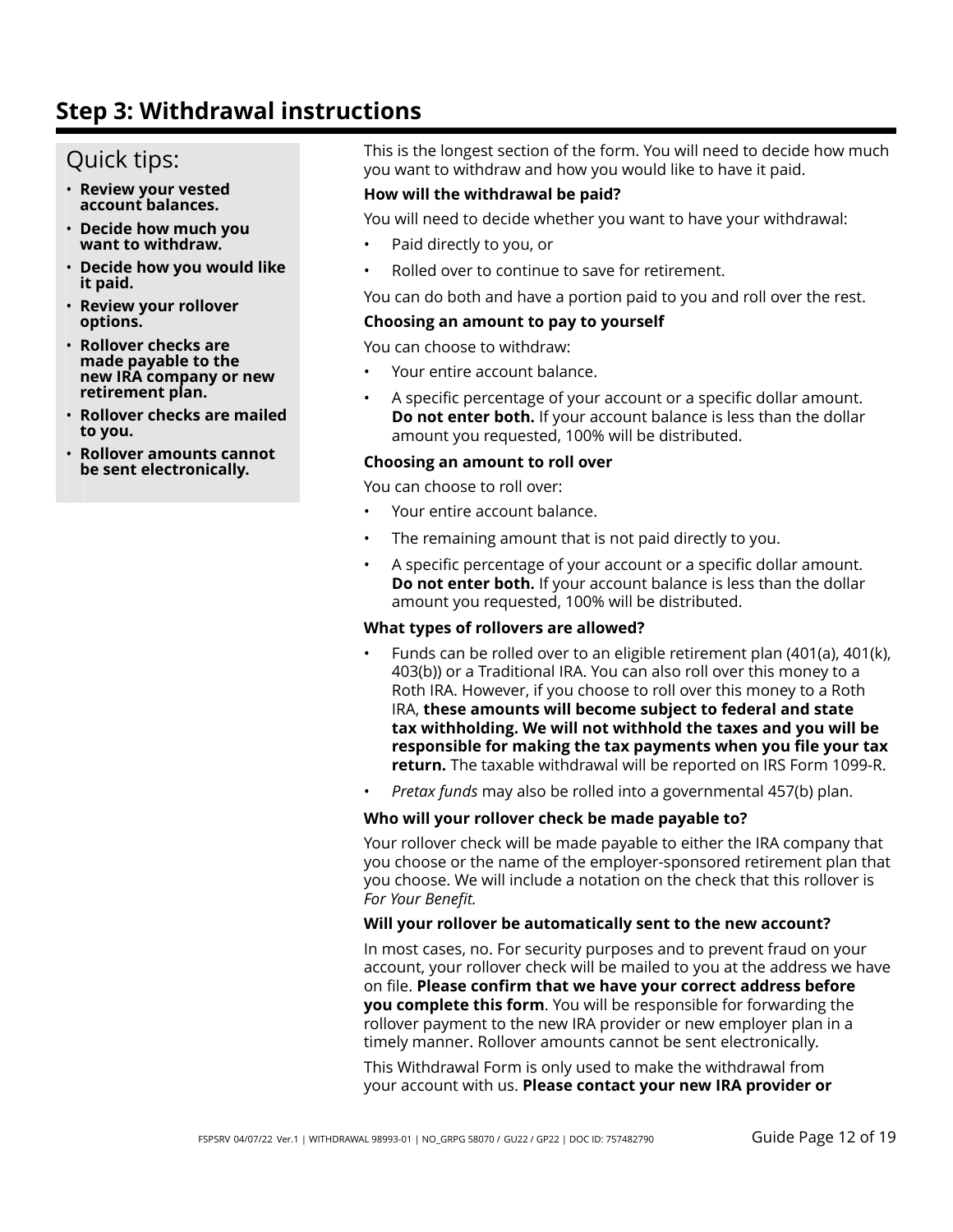#### **new employer to open your rollover account. You will need this information before you complete this form**.

#### **Empower IRA options**

Empower Retirement offers two different types of IRA accounts:

- Mutual fund IRAs that invest in mutual funds only

- Brokerage IRAs that allow you to invest in individual stock and other securities

- To establish a new traditional or Roth **Empower Premier IRA** contact the retirement solutions center at 1-877-804-6257 to open an account by phone OR complete an Empower Retirement IRA application at empower-retirement.com/ira. A minimum vested balance of \$500 is required.
- To establish a new traditional or Roth **Empower Brokerage IRA** contact Empower Brokerage 1-844-644-0112. A minimum vested balance of \$500 is required.

### **Exception from early withdrawal penalty for public safety officers**

If you are a public safety employee who separated from employment on or after the year in which you reached age 50, you are permitted to take a withdrawal from your governmental defined contribution plan without incurring the 10% early withdrawal tax penalty. This does not apply if you separated from employment before age 50, even if you wait until age 50 to take a withdrawal. For more information, refer to IRA Publication 575 or speak with your tax advisor.

## **Step 4: Tax withholding**

## Quick tips:

- **Default amounts are automatically withheld.**
- **Attach state withholding form, if applicable.**

#### **Please read the attached 402(f) Notice of Special Tax Rules on Distributions.**

### **How is tax withholding calculated?**

If you choose to have all or a portion of this withdrawal paid to you, we will **automatically withhold 20%** for federal taxes. If a portion of this withdrawal is treated as your required minimum distribution (RMD), we will only withhold **10%** for federal taxes for this portion of your payment. Any state tax withholding is based on your state of residence.

#### **What if you would like to withhold more than the automatic amounts?**

If you would like to withhold an EXTRA amount, enter the EXTRA percentage or dollar amount you want withheld. **Do not enter both. Please note: This EXTRA amount is ADDED to the amount we automatically withhold.**

**There is no withholding on amounts you choose to roll over on this form.**

#### **Special notes about state withholding, if applicable.**

If you are making this withdrawal in a state that has different tax withholding laws from the state you live in, we encourage you to consult with your tax advisor before making your withholding elections.

If you would like to withhold taxes differently than your state's rate and your state allows you to, you must include a completed state income tax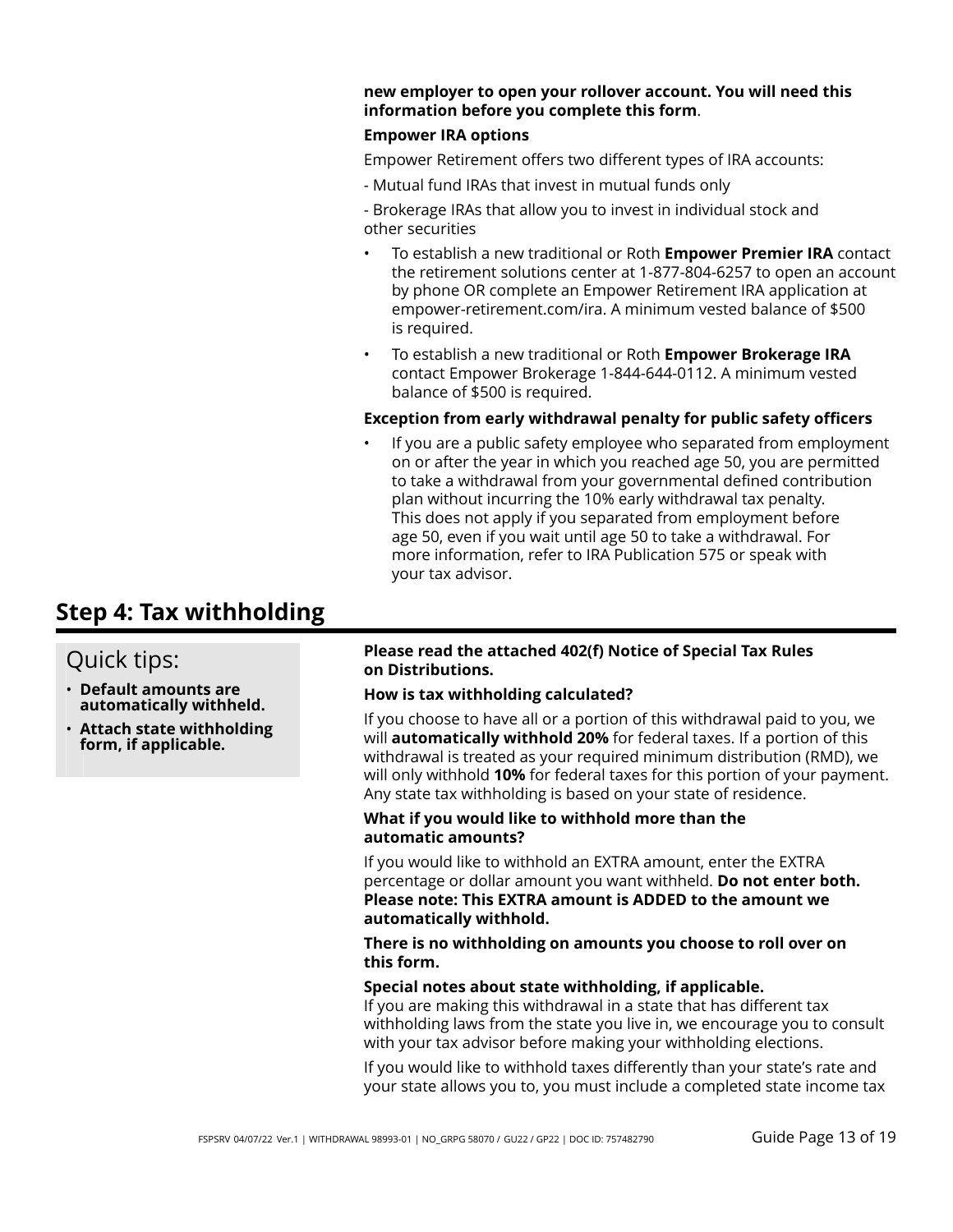withholding form with your Withdrawal Form. You can obtain your state's income tax withholding form on the state's website.

If the form is required for your withdrawal and you do not include it or do not complete it accurately, the withdrawal will be taxed according to applicable state regulations.

## **Step 5: Delivery options**

## Quick tips:

- **Choose your delivery option.**
- **Note any applicable fees.**
- **Checks are mailed to the address we have on file.**
- **Electronic deposits (ACH) are made to the bank account we have on file.**
- **Address and banking information must be on file for at least 15 days.**
- **To add your bank account, you can set it up by going to your account online or by calling us at the number listed on this form.**

Your payment will not be delivered until the withdrawal process is complete. This includes receiving your request in good order and any required information or approvals from County Employees' Retirement Fund.

### **Delivery options for** *Pay it to me* **amounts**

- Regular mail
- Express mail
- Electronic deposit (ACH) (See *Important information about electronic delivery* below.)

### **Delivery options for** *Rollover* **amounts**

- Regular mail
- Express mail

### **All payments sent by regular or express mail will be sent to the address we have on file**. This is for your security and to help prevent fraud on your account.

You may not use this form to update your mailing address. If you need to update your mailing address, call us at 1-800-701-8255 for instructions.

If an option is not selected, all transactions will be sent by regular mail.

### **Delivery fees**

- There is a \$30.00 fee for express mail.
- There is a \$15.00 fee for electronic deposit (ACH).
- Any delivery fee is non-refundable and will be deducted from the withdrawal amount.
- Express delivery will occur Monday through Friday, with no signature required.

### **Important information about electronic delivery**

- If requested, your funds can be delivered electronically to your bank account through the Automated Clearing House (ACH) network. By choosing electronic delivery, you are authorizing us to deposit and withdraw funds to and from your account as necessary, including any adjustments that may be needed. Also, you are authorizing your bank to receive deposits and allow withdrawals, including adjustments, in the same manner.
- Your electronic deposit (ACH) banking information must have been previously submitted to us and verified for your protection; otherwise, we will send the check to your address on file.
- You authorize and direct your financial institution not to hold any overpayments on your behalf, or on behalf of your estate or any current or future joint account holder, if applicable.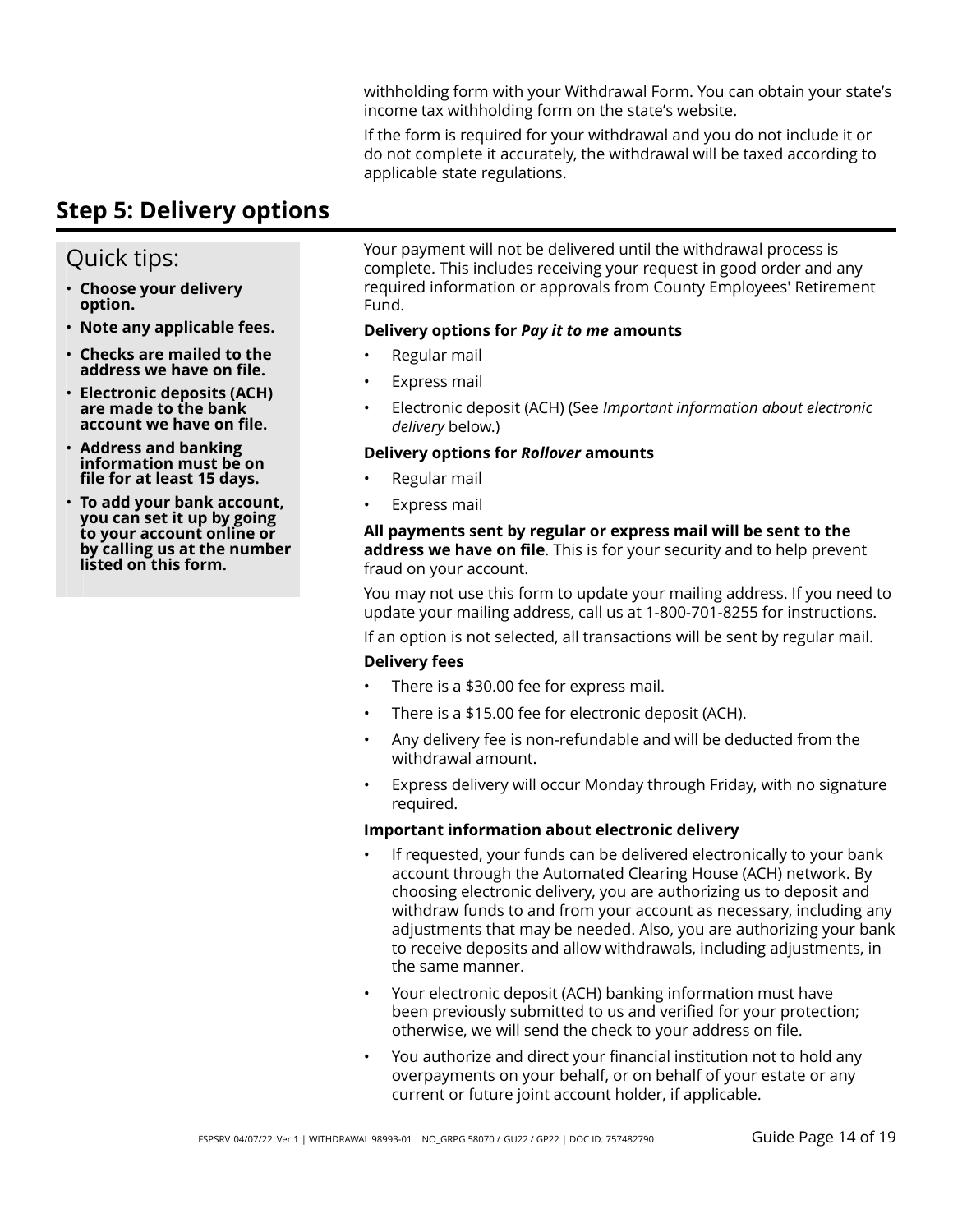## **Step 6: Signatures and consent**

## Quick tips:

- **Don't forget to sign your form!**
- **Consider the impact of market fluctuations in case your request is delayed.**
- We encourage you to consult with your tax or legal advisor as needed.
- The Withdrawal Form and instruction guide are not intended to provide tax or legal advice.
- It is your responsibility to make sure your elections on the Withdrawal Form are accurate. Your elections must meet the tax requirements of the Internal Revenue Code. If you are requesting a rollover to another employer's plan, you must be certain the plan will accept the rollover.
- You are responsible for any income tax and penalties assessed by the IRS and state tax authorities based on your chosen elections.
- For your protection, we may hold your withdrawal for additional security verification.
- If any section of the Withdrawal Form is incomplete or inaccurate, your request may not be processed and may require a new form or additional information before it can be processed.
- You should be aware that fund companies may charge fees on your withdrawal if you have not been invested for the required minimum amount of time. To learn more, please request and read the fund's prospectus and disclosure documents.
- Your withdrawal may be subject to other delivery fees or loss of interest, or both, based on your investment options, your length of time in the plan and other possible considerations. To learn more, contact us for a withdrawal quote at 1-800-701-8255.

**Although we make every effort to keep the information in this instruction guide current, it is subject to change without notice. Federal, state, and local tax laws may be revised, and new plan provisions may be adopted by the plan. For the most up-to-date version of this instruction guide, please call 1-800-701-8255. The TTY number is 1-800-345-1833.**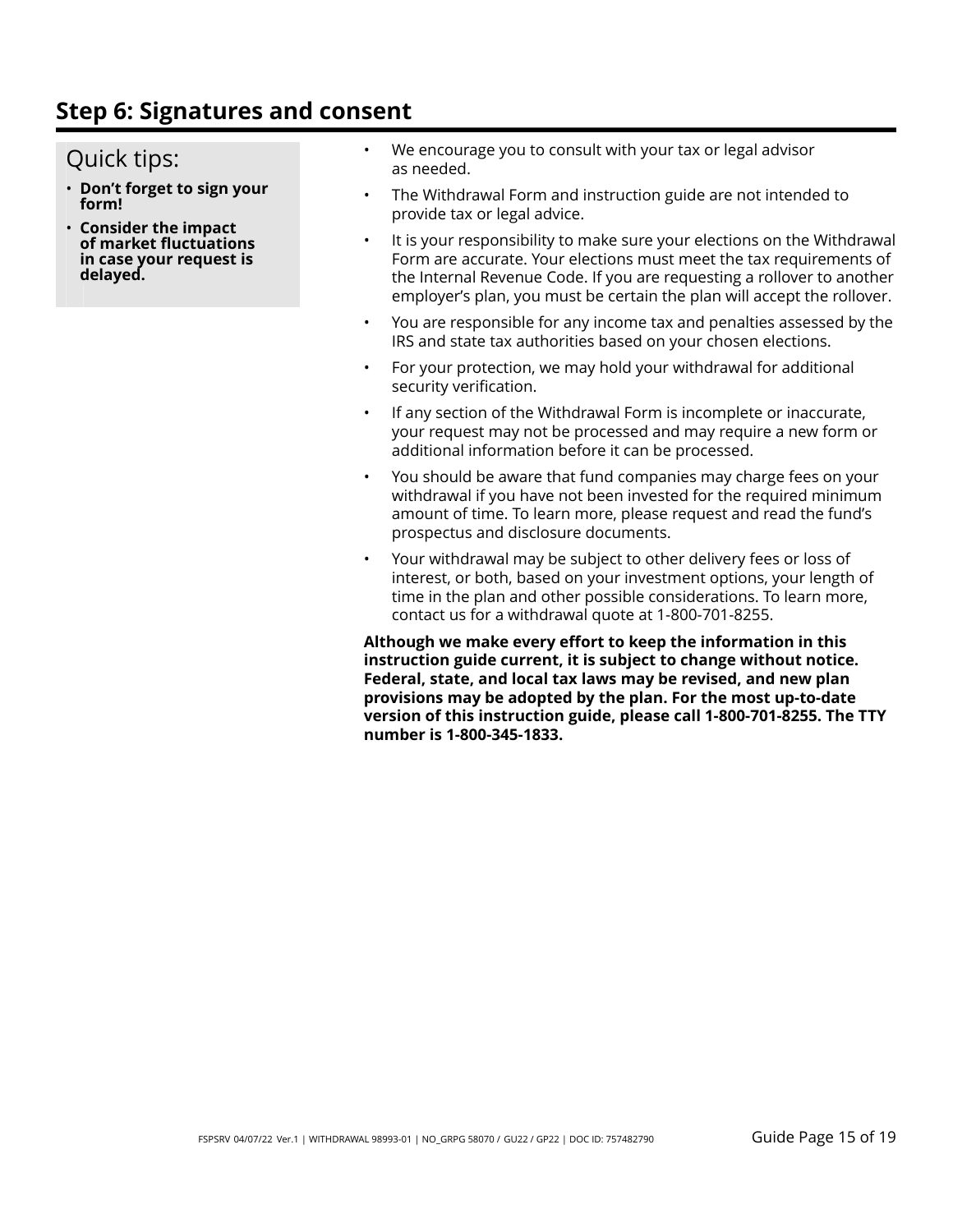### **402(f) NOTICE OF SPECIAL TAX RULES ON DISTRIBUTIONS**

#### **YOUR ROLLOVER OPTIONS**

You are receiving this notice because all or a portion of a payment you are receiving from the CERF Savings Plan - 457 Plan (the "Plan") is eligible to be rolled over to an IRA or an employer plan. This notice is intended to help you decide whether to do such a rollover.

This notice describes the rollover rules that apply to payments from the Plan that are not from a designated Roth account (a type of account in some employer plans that are subject to special tax). If you also receive a payment from a designated Roth account in the Plan, you will be provided a different notice for that payment, and the Plan administrator or the payor will tell you the amount that is being paid from each account.

Rules that apply to most payments from a plan are described in the "General Information About Rollovers" section. Special rules that only apply in certain circumstances are described in the "Special Rules and Options" section.

#### **GENERAL INFORMATION ABOUT ROLLOVERS**

#### **How can a rollover affect my taxes?**

You will be taxed on a payment from the Plan if you do not roll it over. If you are under age 59½ and do not do a rollover, you will also have to pay a 10% additional income tax on early distributions (generally, distributions made before age 59½), unless an exception applies. However, if you do a rollover, you will not have to pay tax until you receive payments later and the 10% additional income tax will not apply if those payments are made after you are age 59½ (or if an exception to the 10% additional income tax applies).

#### **What types of retirement accounts and plans may accept my rollover?**

You may roll over the payment to either an IRA (an individual retirement account or individual retirement annuity) or an employer plan (a tax-qualified plan, section 403(b) plan, or governmental section 457(b) plan) that will accept the rollover. The rules of the IRA or employer plan that holds the rollover will determine your investment options, fees, and rights to payment from the IRA or employer plan (for example, IRAs are not subject to spousal consent rules, and IRAs may not provide loans). Further, the amount rolled over will become subject to the tax rules that apply to the IRA or employer plan.

#### **How do I do a rollover?**

There are two ways to do a rollover. You can do either a direct rollover or a 60-day rollover.

If you do a direct rollover, the Plan will make the payment directly to your IRA or an employer plan. You should contact the IRA sponsor or the administrator of the employer plan for information on how to do a direct rollover.

If you do not do a direct rollover, you may still do a rollover by making a deposit into an IRA or eligible employer plan that will accept it. Generally, you will have 60 days after you receive the payment to make the deposit. If you do not do a direct rollover, the Plan is required to withhold 20% of the payment for federal income taxes (up to the amount of cash and property received other than employer stock). This means that, in order to roll over the entire payment in a 60-day rollover, you must use other funds to make up for the 20% withheld. If you do not roll over the entire amount of the payment, the portion not rolled over will be taxed and will be subject to the 10% additional income tax on early distributions if you are under age 59½ (unless an exception applies).

#### **How much may I roll over?**

If you wish to do a rollover, you may roll over all or part of the amount eligible for rollover. Any payment from the Plan is eligible for rollover, except:

- Certain payments spread over a period of at least 10 years or over your life or life expectancy (or the lives or joint life expectancy of you and your beneficiary);
- Required minimum distributions after age 70½ (if you were born before July 1, 1949), or age 72 (if you were born after June 30, 1949), or after death;
- Hardship distributions;
- Payments of employee stock ownership plan (ESOP) dividends;
- Corrective distributions of contributions that exceed tax law limitations;
- Loans treated as deemed distributions (for example, loans in default due to missed payments before your employment ends);
- Cost of life insurance paid by the Plan;
- Payments of certain automatic enrollment contributions requested to be withdrawn within 90 days of the first contribution;
- Amounts treated as distributed because of a prohibited allocation of S corporation stock under an ESOP (also, there will generally be adverse tax consequences if you roll over a distribution of S corporation stock to an IRA); and
- Distributions of certain premiums for health and accident insurance.

The Plan administrator or the payor can tell you what portion of a payment is eligible for rollover.

#### **If I don't do a rollover, will I have to pay the 10% additional income tax on early distributions?**

If you are under age 59½, you will have to pay the 10% additional income tax on early distributions for any payment from the Plan (including amounts withheld for income tax) that you do not roll over, unless one of the exceptions listed below applies. This tax applies to the part of the distribution that you must include in income and is in addition to the regular income tax on the payment not rolled over.

The 10% additional income tax does not apply to the following payments from the Plan:

- Payments made after you separate from service if you will be at least age 55 in the year of the separation;
- Payments that start after you separate from service if paid at least annually in equal or close to equal amounts over your life or life expectancy (or the lives or joint life expectancy of you and your beneficiary);
- Payments from a governmental plan made after you separate from service if you are a qualified public safety employee and you will be at least age 50 in the year of the separation;
- Payments of up to \$5,000 made to you from a defined contribution plan if the payment is a qualified birth or adoption distribution;
- Payments made due to disability;
- Payments after your death;
- Payments of ESOP dividends;
- Corrective distributions of contributions that exceed tax law limitations;
- Cost of life insurance paid by the Plan;
- Payments made directly to the government to satisfy a federal tax levy;
- Payments made under a qualified domestic relations order (QDRO);
- Payments up to the amount of your deductible medical expenses (without regard to whether you itemize deductions for the taxable year);
- Certain payments made while you are on active duty if you were a member of a reserve component called to duty after September 11, 2001, for more than 179 days;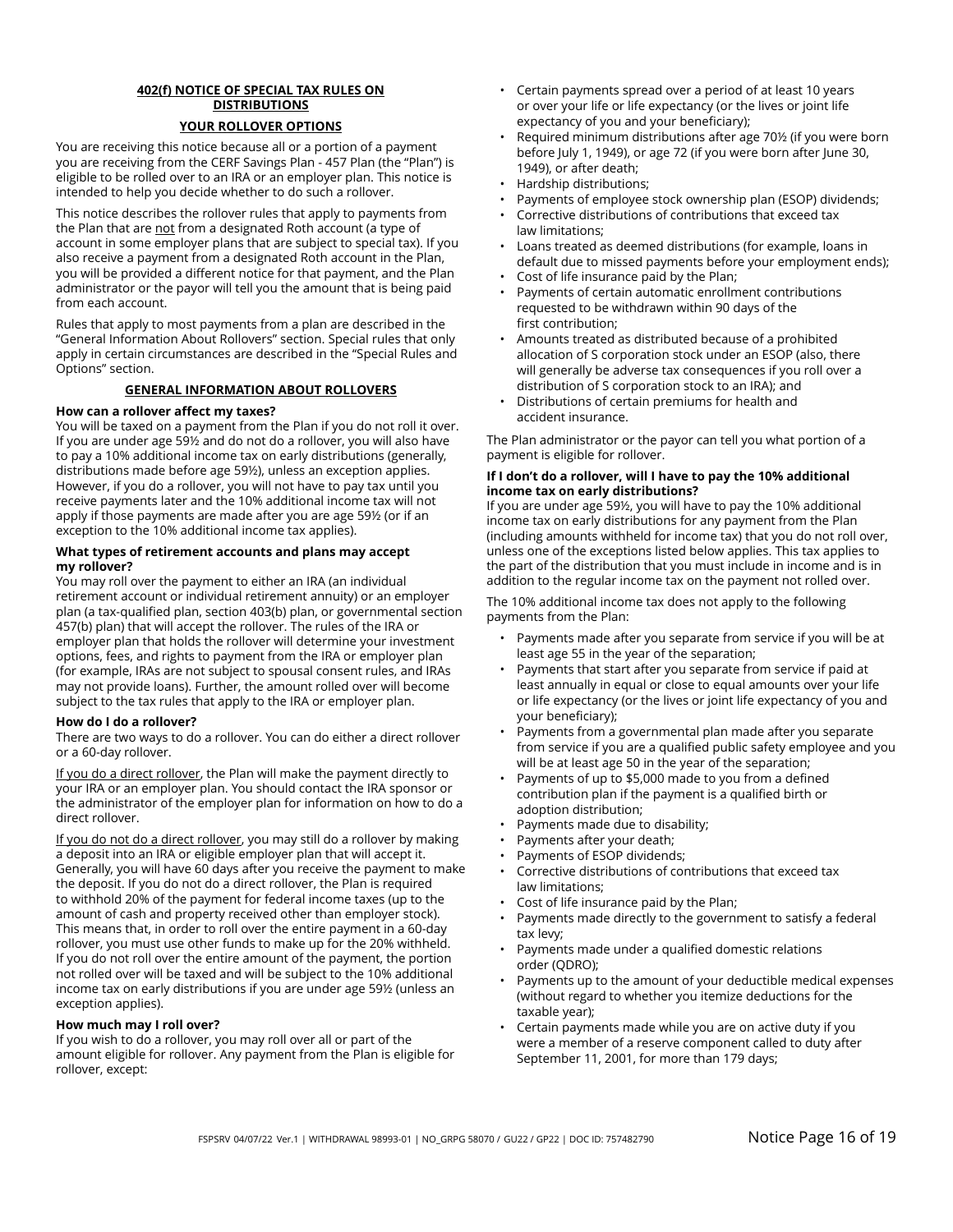- Payments of certain automatic enrollment contributions requested to be withdrawn within 90 days of the first contribution;
- Payments excepted from the additional income tax by federal legislation relating to certain emergencies and disasters; and
- Phased retirement payment made to federal employees.

#### **If I do a rollover to an IRA, will the 10% additional income tax apply to early distributions from the IRA?**

If you receive a payment from an IRA when you are under age 59½, you will have to pay the 10% additional income tax on early distributions on the part of the distribution that you must include in income, unless an exception applies. In general, the exceptions to the 10% additional income tax for early distributions from an IRA are the same as the exceptions listed above for early distributions from a plan. However, there are a few differences for payments from an IRA, including:

- The exception for payments made after you separate from service if you will be at least age 55 in the year of the separation (or age 50 for qualified public safety employees) does not apply;
- The exception for qualified domestic relations orders (QDROs) does not apply (although a special rule applies under which, as part of a divorce or separation agreement, a tax-free transfer may be made directly to an IRA of a spouse or former spouse); and
- The exception for payments made at least annually in equal or close to equal amounts over a specified period applies without regard to whether you have had a separation from service.

Additional exceptions apply for payments from an IRA, including:

- Payments for qualified higher education expenses;
- Payments up to \$10,000 used in a qualified first-time home purchase; and
- Payments for health insurance premiums after you have received unemployment compensation for 12 consecutive weeks (or would have been eligible to receive unemployment compensation but for self-employed status).

#### **Will I owe State income taxes?**

This notice does not describe any State or local income tax rules (including withholding rules).

#### **SPECIAL RULES AND OPTIONS**

#### **If your payment includes after-tax contributions**

After-tax contributions included in a payment are not taxed. If you receive a partial payment of your total benefit, an allocable portion of your after-tax contributions is included in the payment, so you cannot take a payment of only after-tax contributions. However, if you have pre-1987 after-tax contributions maintained in a separate account, a special rule may apply to determine whether the aftertax contributions are included in a payment. In addition, special rules apply when you do a rollover, as described below.

You may roll over to an IRA a payment that includes after-tax contributions through either a direct rollover or a 60-day rollover. You must keep track of the aggregate amount of the after-tax contributions in all of your IRAs (in order to determine your taxable income for later payments from the IRAs).

If you do a direct rollover of only a portion of the amount paid from the Plan and at the same time the rest is paid to you, the portion directly rolled over consists first of the amount that would be taxable if not rolled over. For example, assume you are receiving a distribution of \$12,000, of which \$2,000 is after-tax contributions. In this case, if you directly roll over \$10,000 to an IRA that is not a Roth IRA, no amount is taxable because the \$2,000 amount not rolled over is treated as being after-tax contributions. If you do a direct rollover of the entire amount paid from the Plan to two or more destinations at the same time, you can choose which destination receives the aftertax contributions.

Similarly, if you do a 60-day rollover to an IRA of only a portion of a payment made to you, the portion rolled over consists first of the amount that would be taxable if not rolled over. For example, assume you are receiving a distribution of \$12,000, of which \$2,000 is after-tax contributions, and no part of the distribution is directly rolled over. In this case, if you roll over \$10,000 to an IRA that is not a Roth IRA in a 60-day rollover, no amount is taxable because the \$2,000 amount not rolled over is treated as being after-tax contributions.

You may roll over to an employer plan all of a payment that includes after-tax contributions, but only through a direct rollover (and only if the receiving plan separately accounts for after-tax contributions and is not a governmental section 457(b) plan). You can do a 60-day rollover to an employer plan of part of a payment that includes aftertax contributions, but only up to the amount of the payment that would be taxable if not rolled over.

#### **If you miss the 60-day rollover deadline**

Generally, the 60-day rollover deadline cannot be extended. However, the IRS has the limited authority to waive the deadline under certain extraordinary circumstances, such as when external events prevented you from completing the rollover by the 60-day rollover deadline. Under certain circumstances, you may claim eligibility for a waiver of the 60-day rollover deadline by making a written self-certification. Otherwise, to apply for a waiver from the IRS, you must file a private letter ruling request with the IRS. Private letter ruling requests require the payment of a nonrefundable user fee. For more information, see IRS Publication 590-A, *Contributions to Individual Retirement Arrangements (IRAs)*.

#### **If your payment includes employer stock that you do not roll over**

If you do not do a rollover, you can apply a special rule to payments of employer stock (or other employer securities) that are either attributable to after-tax contributions or paid in a lump sum after separation from service (or after age 59½, disability, or the participant's death). Under the special rule, the net unrealized appreciation on the stock will not be taxed when distributed from the Plan and will be taxed at capital gain rates when you sell the stock. Net unrealized appreciation is generally the increase in the value of employer stock after it was acquired by the Plan. If you do a rollover for a payment that includes employer stock (for example, by selling the stock and rolling over the proceeds within 60 days of the payment), the special rule relating to the distributed employer stock will not apply to any subsequent payments from the IRA or, generally, the Plan. The Plan administrator can tell you the amount of any net unrealized appreciation.

#### **If you have an outstanding loan that is being offset**

If you have an outstanding loan from the Plan, your Plan benefit may be offset by the outstanding amount of the loan, typically when your employment ends. The offset amount is treated as a distribution to you at the time of the offset. Generally, you may roll over all or any portion of the offset amount. Any offset amount that is not rolled over will be taxed (including the 10% additional income tax on early distributions, unless an exception applies). You may roll over offset amounts to an IRA or an employer plan (if the terms of the employer plan permit the plan to receive plan loan offset rollovers).

How long you have to complete the rollover depends on what kind of plan loan offset you have. If you have a qualified plan loan offset, you will have until your tax return due date (including extensions) for the tax year during which the offset occurs to complete your rollover. A qualified plan loan offset occurs when a plan loan in good standing is offset because your employer plan terminates, or because you sever from employment. If your plan loan offset occurs for any other reason (such as a failure to make level loan repayments that results in a deemed distribution), then you have 60 days from the date the offset occurs to complete your rollover.

#### **If you were born on or before January 1, 1936**

If you were born on or before January 1, 1936, and receive a lump sum distribution that you do not roll over, special rules for calculating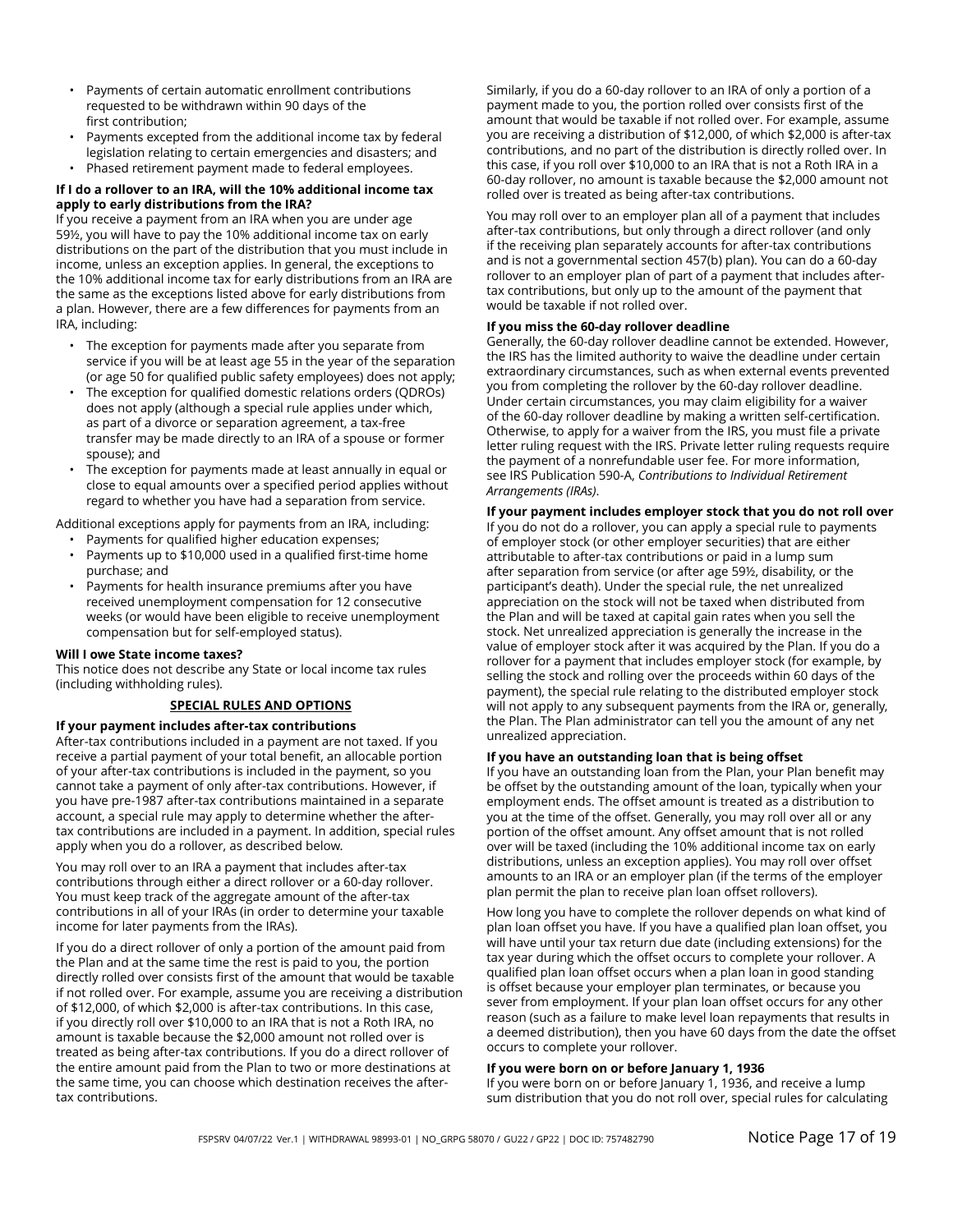the amount of the tax on the payment might apply to you. For more information, see IRS Publication 575, *Pension and Annuity Income*.

**If your payment is from a governmental section 457(b) plan** If the Plan is a governmental section 457(b) plan, the same rules described elsewhere in this notice generally apply, allowing you to roll over the payment to an IRA or an employer plan that accepts rollovers. One difference is that, if you do not do a rollover, you will not have to pay the 10% additional income tax on early distributions from the Plan even if you are under age 59½ (unless the payment is from a separate account holding rollover contributions that were made to the Plan from a tax-qualified plan, a section 403(b) plan, or an IRA). However, if you do a rollover to an IRA or to an employer plan that is not a governmental section 457(b) plan, a later distribution made before age 59½ will be subject to the 10% additional income tax on early distributions (unless an exception applies). Other differences are that you cannot do a rollover if the payment is due to an "unforeseeable emergency" and the special rules under "If your payment includes employer stock that you do not roll over" and "If you were born on or before January 1, 1936," do not apply.

#### **If you are an eligible retired public safety officer and your payment is used to pay for health coverage or qualified long-term care insurance**

If the Plan is a governmental plan, you retired as a public safety officer, and your retirement was by reason of disability or was after normal retirement age, you can exclude from your taxable income plan payments paid directly as premiums to an accident or health plan (or a qualified long-term care insurance contract) that your employer maintains for you, your spouse, or your dependents, up to a maximum of \$3,000 annually. For this purpose, a public safety officer is a law enforcement officer, firefighter, chaplain, or member of a rescue squad or ambulance crew.

#### **If you roll over your payment to a Roth IRA**

If you roll over a payment from the Plan to a Roth IRA, a special rule applies under which the amount of the payment rolled over (reduced by any after-tax amounts) will be taxed. In general, the 10% additional income tax on early distributions will not apply. However, if you take the amount rolled over out of the Roth IRA within the five-year period that begins on January 1 of the year of the rollover, the 10% additional income tax will apply (unless an exception applies).

If you roll over the payment to a Roth IRA, later payments from the Roth IRA that are qualified distributions will not be taxed (including earnings after the rollover). A qualified distribution from a Roth IRA is a payment made after you are age 59½ (or after your death or disability, or as a qualified first-time homebuyer distribution of up to \$10,000) and after you have had a Roth IRA for at least 5 years. In applying this 5-year rule, you count from January 1 of the year for which your first contribution was made to a Roth IRA. Payments from the Roth IRA that are not qualified distributions will be taxed to the extent of earnings after the rollover, including the 10% additional income tax on early distributions (unless an exception applies). You do not have to take required minimum distributions from a Roth IRA during your lifetime. For more information, see IRS Publication 590-A, *Contributions to Individual Retirement Arrangements (IRAs)* and IRS Publication 590-B, *Distributions from Individual Retirement Arrangements (IRAs)*.

**If you do a rollover to a designated Roth account in the Plan** You cannot roll over a distribution to a designated Roth account in another employer's plan. However, you can roll the distribution over into a designated Roth account in the distributing Plan. If you roll over a payment from the Plan to a designated Roth account in the Plan, the amount of the payment rolled over (reduced by any after-tax amounts directly rolled over) will be taxed. In general, the 10% additional tax on early distributions will not apply. However, if you take the amount rolled over out of the Roth IRA within the five-year period that begins on January 1 of the year of the rollover, the 10% additional income tax will apply (unless an exception applies).

If you roll over the payment to a designated Roth account in the Plan, later payments from the designated Roth account that are qualified distributions will not be taxed (including earnings after the rollover). A qualified distribution from a designated Roth account is a payment made both after you are age 59½ (or after your death or disability) and after you have had a designated Roth account in the Plan for at least 5 years. In applying this 5-year rule you count from January 1 of the year your first contribution was made to the designated Roth account. However, if you made a direct rollover to a designated Roth account in the Plan from a designated Roth account in a plan of another employer, the 5-year period begins on January 1 of the year you made the first contribution to the designated Roth account in the Plan or, if earlier, to the designated Roth account in the plan of the other employer. Payments from the designated Roth account that are not qualified distributions will be taxed to the extent of earnings after the rollover, including the 10% additional income tax on early distributions (unless an exception applies).

#### **If you are not a Plan participant**

Payments after death of the participant. If you receive a distribution after the participant's death that you do not roll over, the distribution will generally be taxed in the same manner described elsewhere in this notice. However, the 10% additional income tax on early distributions and the special rules for public safety officers do not apply, and the special rule described under the section "If you were born on or before January 1, 1936," applies only if the deceased participant was born on or before January 1, 1936.

**If you are a surviving spouse.** If you receive a payment from the Plan as the surviving spouse of a deceased participant, you have the same rollover options that the participant would have had, as described elsewhere in this notice. In addition, if you choose to do a rollover to an IRA, you may treat the IRA as your own or as an inherited IRA.

An IRA you treat as your own is treated like any other IRA of yours, so that payments made to you before you are age 59½ will be subject to the 10% additional income tax on early distributions (unless an exception applies) and required minimum distributions from your IRA do not have to start until after you are age 70½ (if you were born before July 1, 1949), or age 72 (if you were born after June 30, 1949).

If you treat the IRA as an inherited IRA, payments from the IRA will not be subject to the 10% additional income tax on early distributions. However, if the participant had started taking required minimum distributions, you will have to receive required minimum distributions from the inherited IRA. If the participant had not started taking required minimum distributions from the Plan, you will not have to start receiving required minimum distributions from the inherited IRA until the year the participant would have been age 70½ (if participant was born before July 1, 1949), or age 72 (if participant was born after June 30, 1949).

**If you are a surviving beneficiary other than a spouse.** If you receive a payment from the Plan because of the participant's death and you are a designated beneficiary other than a surviving spouse, the only rollover option you have is to do a direct rollover to an inherited IRA. Payments from the inherited IRA will not be subject to the 10% additional income tax on early distributions. You will have to receive required minimum distributions from the inherited IRA.

Payments under a QDRO. If you are the spouse or former spouse of the participant who receives a payment from the Plan under a QDRO, you generally have the same options and the same tax treatment that the participant would have (for example, you may roll over the payment to your own IRA or an eligible employer plan that will accept it). However, payments under the QDRO will not be subject to the 10% additional income tax on early distributions.

#### **If you are a nonresident alien**